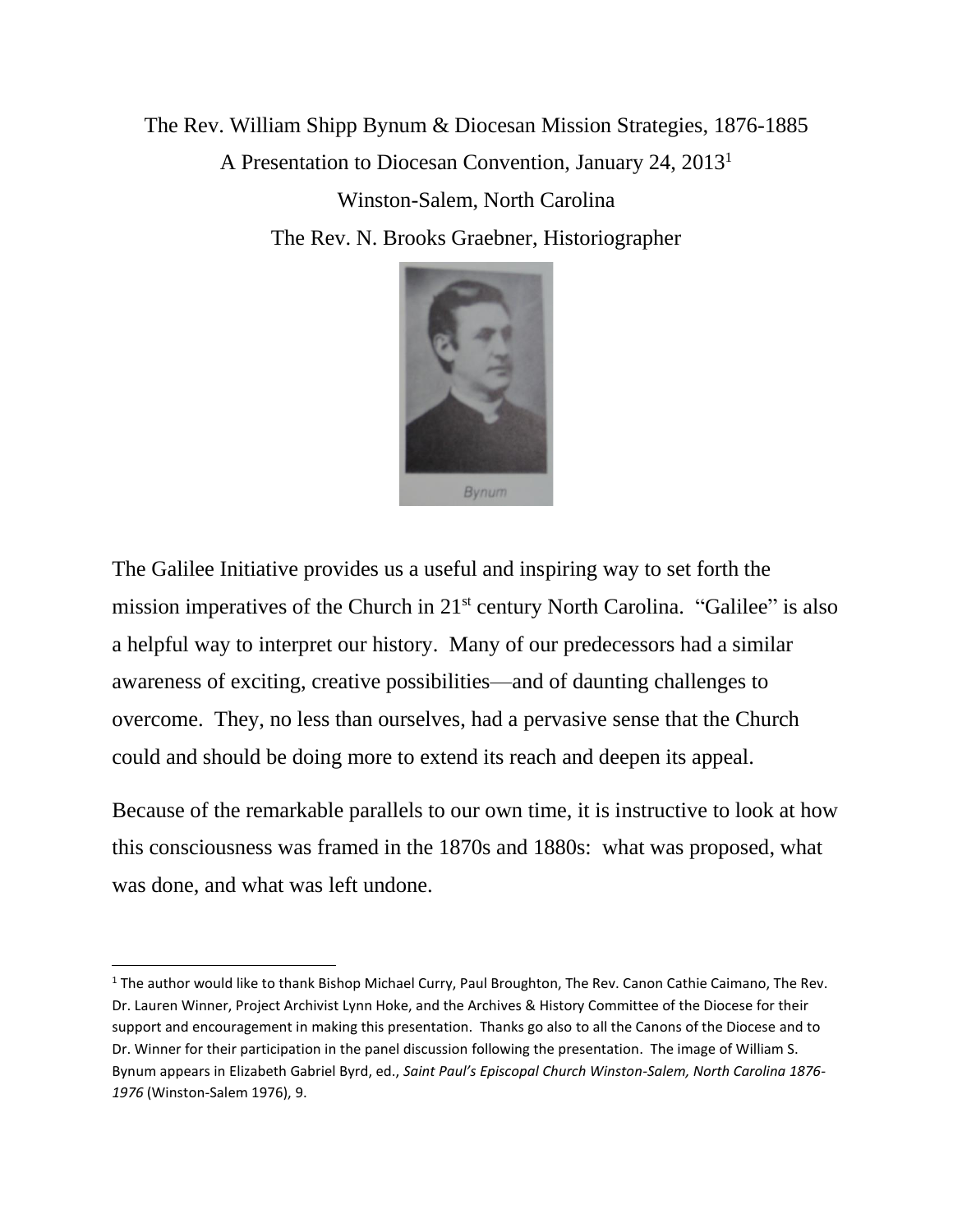Rather than talk in broad strokes, I'd like to focus principally on the life and career of one individual: William Shipp Bynum (1848-1898), a little-known missionary pioneer. My attention was first drawn to Bynum by an unexpected gift from my colleague Randall Keeney, who presented me at the 2011 Clergy Conference with Bynum's personal service register.



This had been handed to him by an estate dealer in Asheville, who thought it should be returned to the church, and since the register mentioned St. Barnabas in Greensboro, he kindly brought it there.<sup>2</sup>

<sup>&</sup>lt;sup>2</sup> The St. Barnabas in Greensboro mentioned in Bynum's register is what we today know as Holy Trinity, Greensboro; the name was changed after a short-lived merger with St. Andrew's, Greensboro in 1910 led to the combined congregation taking the name Holy Trinity—and when they subsequently split again in 1912, the former St. Barnabas retained the new name and has been known as Holy Trinity ever since. The current St. Barnabas, Greensboro was established in 1968.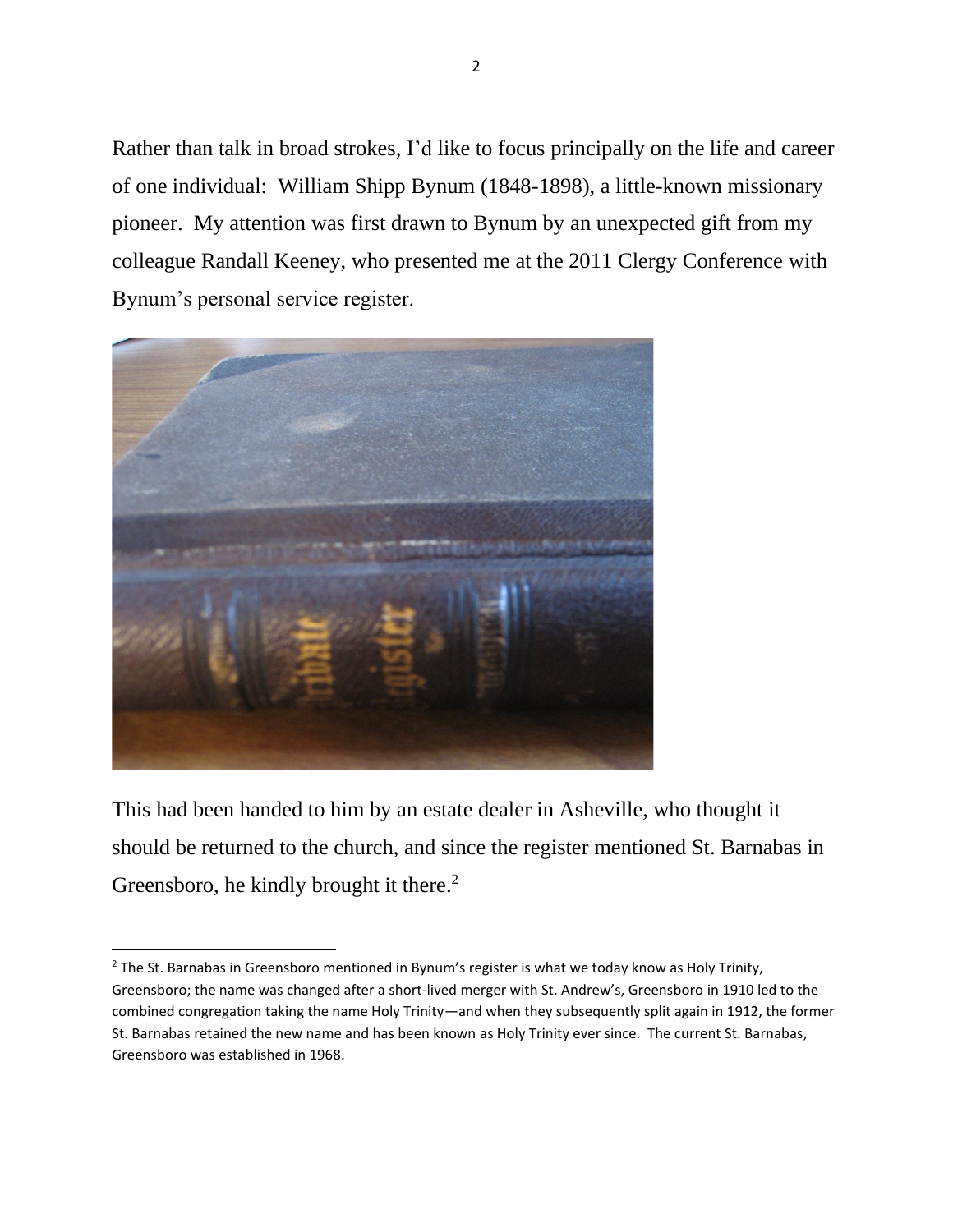When I opened the register, two things caught my attention.

1. The register, dated 1876, was a gift from Charles J. Curtis, then Rector of St. Matthew's, Hillsborough.

- March 1876-Reid from my firend and Brother. Chleurtis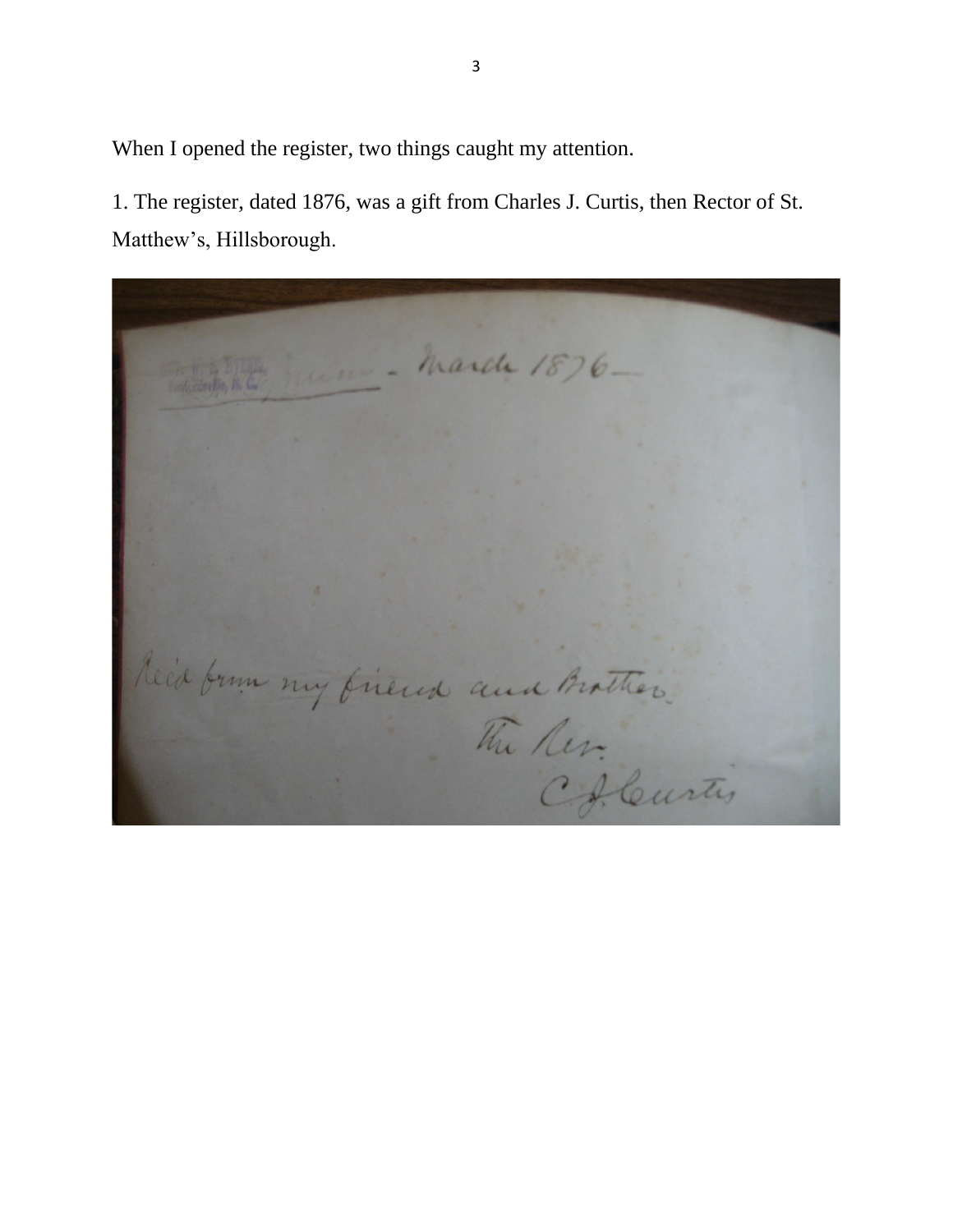Servires SERVICE OR PART. CHURCH AND PLACE. Alec'd Calle Green. le Bass Sermin Le  $\epsilon$ etem Wiester. attor alay before Ganera Treal - had Alloly Co no ather a Stopp rt Co. o  $C.-d$ Sh. Barnola  $\overline{\mathbf{r}}$  $\prime$  $\prime$  $\prime_{1}$  $^{\prime}$  $\eta$  $\mathbf{u}$  $\iota$ 

2. The register listed services in lots of places besides Greensboro: there were entries for Company Shops (now Burlington), for Winston, and for Germanton.

And so I determined to learn more about Bynum, his peripatetic ministry, and his connection to Hillsborough.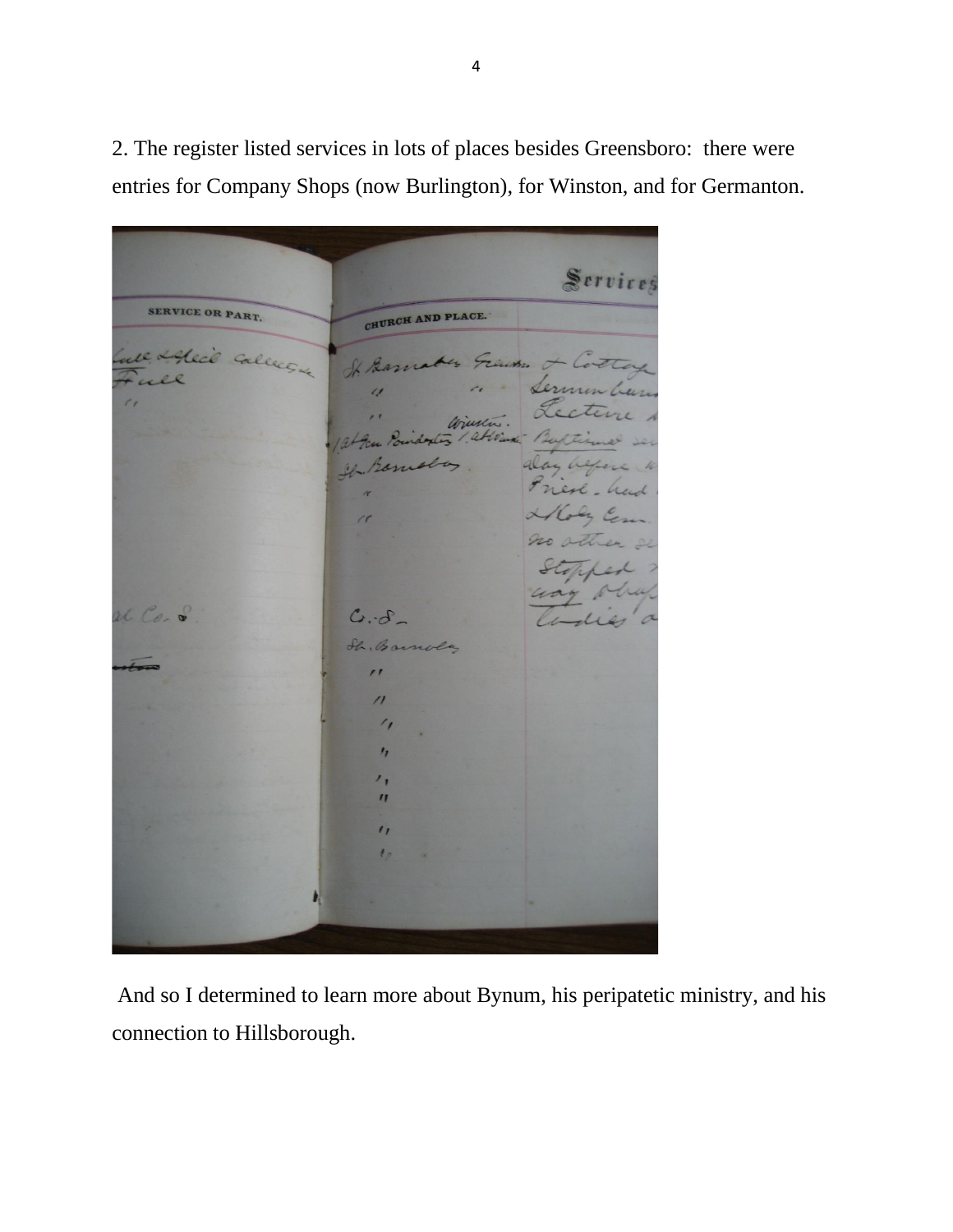As I began to read the diocesan journals and newspapers to familiarize myself with Bynum's career, what opened before me was a fascinating account of how the Church in the 1870s and 80s was deliberately trying to do what Bishop Curry would have us do, namely, to go where we haven't gone before and reach people we haven't reached before. So, let us return to the origins of the Episcopal Church in the Northwest region of our Diocese and trace how Bynum, along with his Bishops and his companions, strove to extend the mission and ministry of the Episcopal Church, here and indeed throughout the state.

William Shipp Bynum was the son of William Preston Bynum, a prominent lawyer and jurist in Lincolnton and Charlotte, and a great benefactor of the Church and the University here in North Carolina.<sup>3</sup> Willie, as he was called, attended Hillsborough Military Academy. Evidently, he worshipped at St. Matthew's while in Hillsborough, because he became a close friend of the rector's son, Charles J. (Charlie) Curtis. In 1870, the relationship with the Curtis family became even closer, when Bynum married Charlie Curtis's sister, Mary (Minna). Bynum first chose to follow his father into a legal career, but then offered himself in service to the Church. He was ordained a deacon in March, 1876, presumably with intention to remain in practice of law and serve as a permanent deacon. 4

<sup>&</sup>lt;sup>3</sup> William Preston Bynum is responsible for the building of the chapel at Thompson orphanage, for St. Mary's House in Greensboro, and for Bynum Hall on the campus of UNC-Chapel Hill. See his entry in the *North Carolina Dictionary of Biography* (Chapel Hill, 1979).

<sup>&</sup>lt;sup>4</sup> For a brief account of Bynum's connections to Hillsborough and the Curtis family, see Edmund Berkeley and Dorothy Smith Berkeley, *A Yankee Botanist in the Carolinas: The Reverend Moses Ashley Curtis, D.D. (1808-1872)*  (Berlin, 1986), 213. In the Journal of Annual Convention, Bynum was not listed as a candidate for priest's orders at the time of his ordination to the diaconate. Indeed he only appeared in the list of such candidates in 1880, and he was ordained a priest two years thereafter.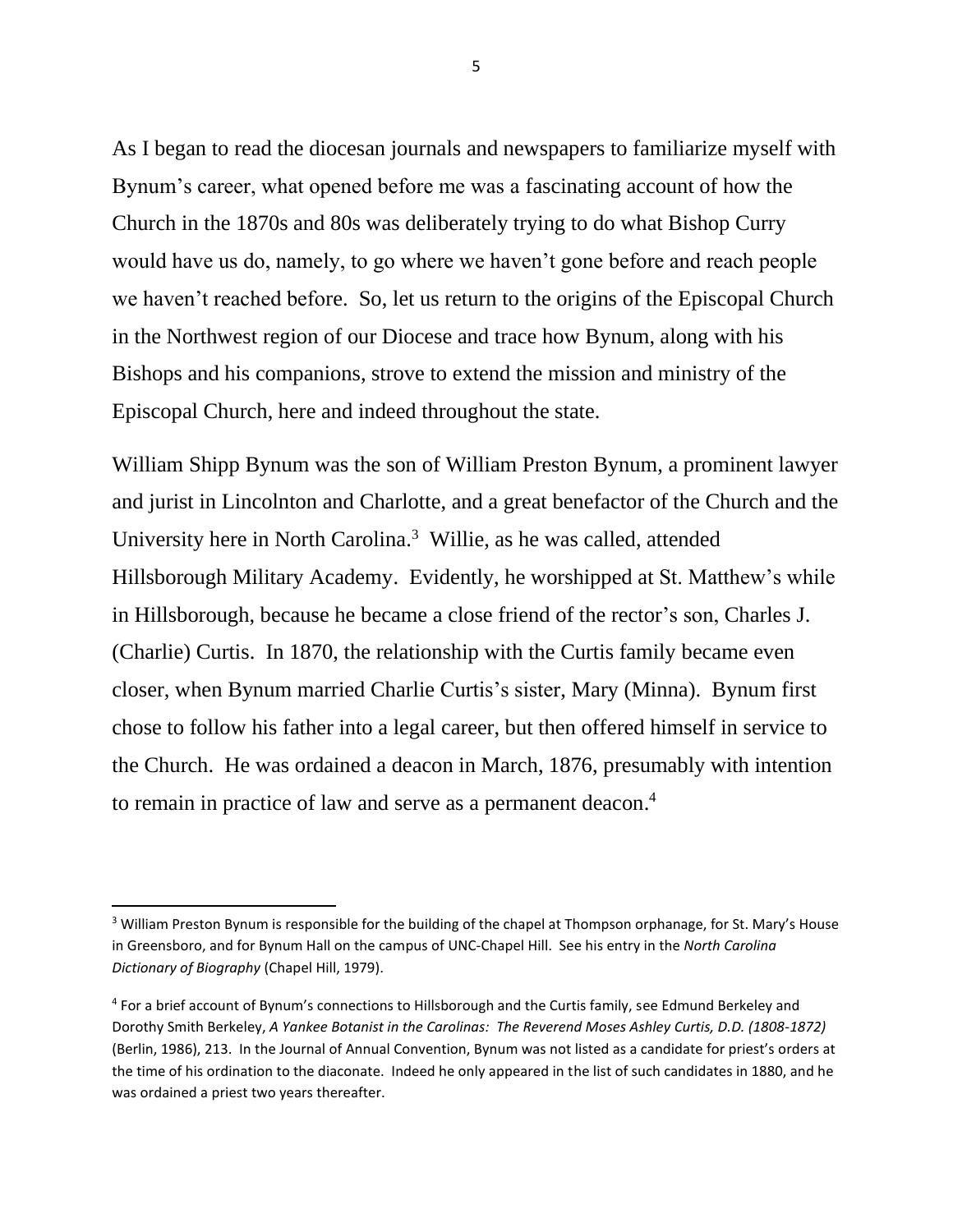Charlie Curtis, meanwhile had gone to General Seminary, and when his father, Moses Ashley Curtis, died in the spring of 1872, young Charlie, just about to finish seminary, was ordained and called to succeed his father as rector of St. Matthew's.

About the same time, Joseph Blount Cheshire, Jr., later Bishop of our Diocese, was in Hillsborough to read law and prepare for a legal career. Young Cheshire's father was the long-time rector of Calvary, Tarboro, and a close friend and colleague of the Hillsborough rector, with whom he shared a passion for plants. Cheshire, like Bynum, married a Hillsborough woman from St. Matthew's parish, his cousin Annie Huske Webb, in 1874. 5

Why all this Hillsborough parochial and familial history? Because one can't appreciate the unfolding of Bynum's career unless one keeps in mind the close connections among these three young men: Bynum, Curtis, and Cheshire, all of whom entered adulthood in the immediate aftermath of the Civil War. They were closely bound by ties of family and friendship—and by a common outlook upon the needs of the Church.

Also, a member of this cohort was Francis J. Murdoch, rector of the church in Salisbury from 1870 until his death in 1909. Murdoch was born in 1846, Curtis in 1847, Bynum in 1848, and Cheshire in 1850. All four grew up in North Carolina in Episcopal households. 6

Most significantly, they all came of age under the leadership of Bishop Thomas Atkinson, for whom they shared utmost affection and respect. From the beginning of his episcopate, Atkinson stressed the importance of broadening the appeal of the

<sup>5</sup> Lawrence Foushee London, *Bishop Joseph Blount Cheshire* (Chapel Hill, 1941), 3, 13, 17.

 $6$  Curtis, Murdoch, and Bynum all served at least briefly in the Confederate Army.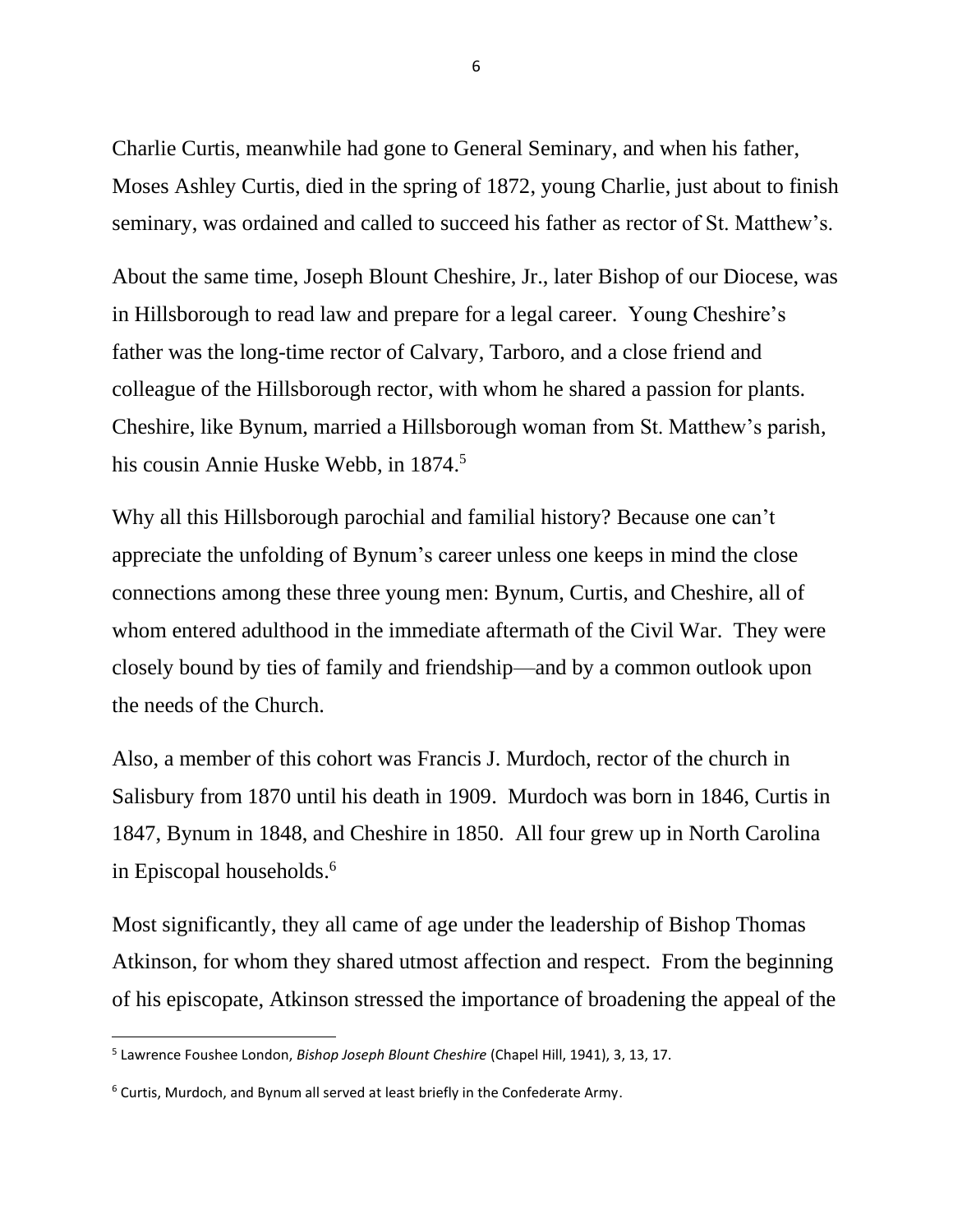Episcopal Church in North Carolina. In an early charge to the clergy of the diocese, he advocated the abolition of pew rents in order to make churches open to all persons and especially the poor; the adaptation of Prayer Book services to make them more appealing and fitting to various occasions; and the calling of native clergy from all races and classes of society.<sup>7</sup> Following the Civil War, Atkinson gave particular missionary attention to the newly-freed African Americans. To that end, in his 1866 address to diocesan convention, he called for bringing blacks into ordained ministry as soon as possible, and he called for more missionaries in general to work throughout North Carolina. He also raised the issue of dividing the state into two dioceses, and failing that, to call for the election of an assisting bishop. 8

The Convention of 1867 revisited all these topics. Bishop Atkinson reiterated his conviction that the Church must take steps to educate the black population and admit black men into ordained ministry. He went on to elaborate the underlying principle for that conviction:

A man who regards our Church from the point of view in which some of its enemies affect to look at it, that is, as a voluntary society of decided aristocratic spirit and sympathies, may very consistently think that its ministers, and indeed its members, should be confined to a certain class in society, and a certain race among the people; but it is difficult to understand how he reasons who sets out with affirming that our Church is Catholic and Apostolic, and concludes with maintaining that it ought not to receive ministers, and by necessary consequence members, of a different race from

<sup>7</sup> *Primary Charge of the Rt. Rev. Thomas Atkinson, Bishop of North Carolina, to the Clergy. Delivered at the Convention at Warrenton, May, 1855* (Fayetteville, 1855).

<sup>8</sup> *Journal of the 50th Annual Convention of the Protestant Episcopal Church in the State of North Carolina* (1866): 17- 19. Hereinafter abbreviated *NCDJ*.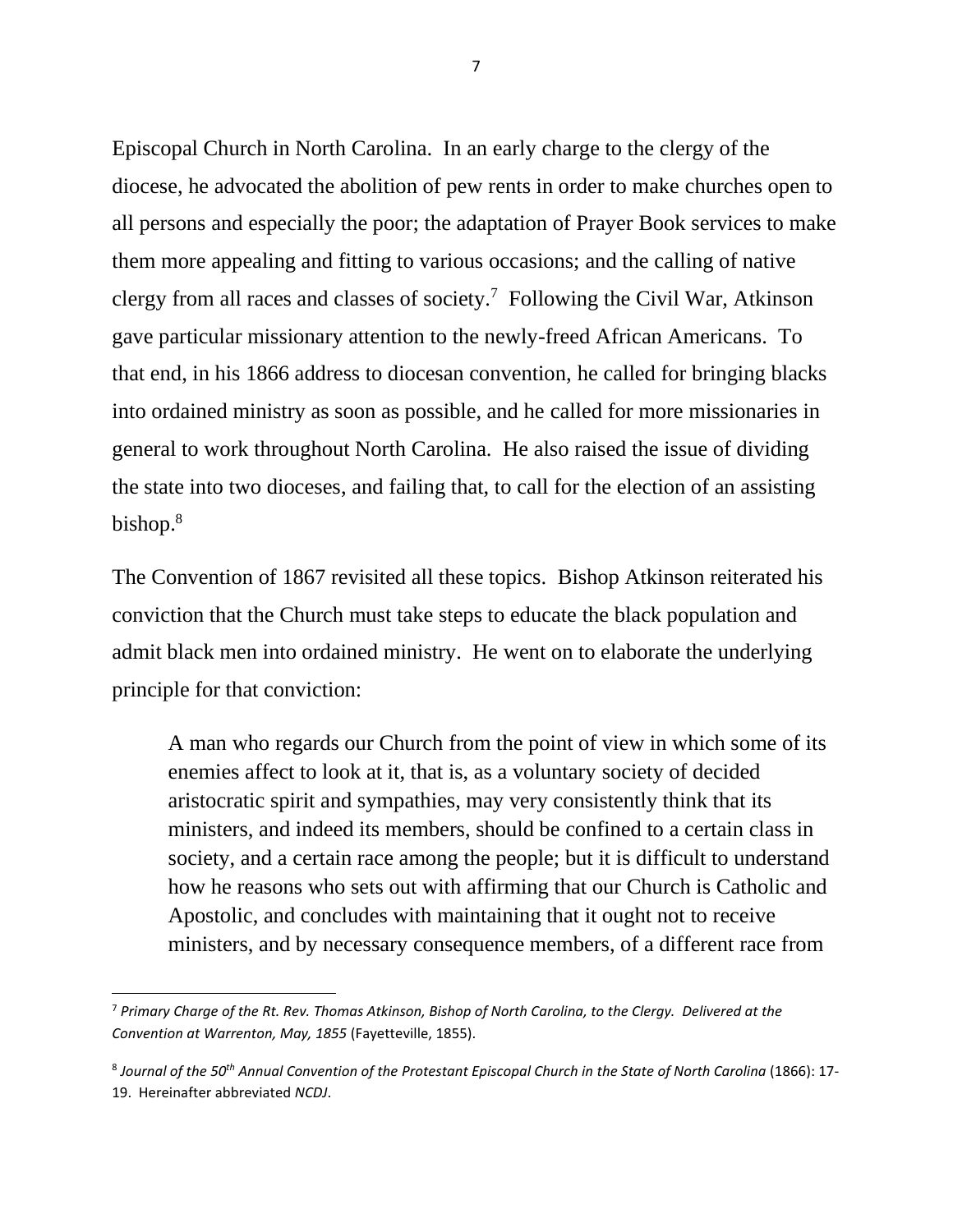his own, although that race may be, as with us, one-third, or with others, half of the entire population.<sup>9</sup>

For Atkinson, no Church that claimed to be Catholic and Apostolic could afford to minister exclusively to one race or class.

The Bishop also restated his convictions concerning the advisability of creating two dioceses in North Carolina. Although he thought it the best course, he recognized that North Carolina did not meet the minimum self-supporting parish criteria set forth in the Constitution of the Episcopal Church, so he recommended as the "next expedient" the appointment of an assistant bishop.<sup>10</sup>

Atkinson gave as his reasons for seeking two dioceses (or failing that, two bishops), his own health and the sheer number of churches to visit. But a special committee on diocesan missions, charged with responding to Atkinson's 1866 call for more missionary activity, put the matter in a different light. The committee believed that the Episcopal Church in North Carolina was suffering from a lack of attention to the distinctive needs and challenges for missionary activity in different parts of the state. Therefore, the committee saw the division of the diocese as an important step in effective missionary strategy, and they placed the following resolution before Convention:

Resolved, that for a full performance of the Church's work, as a Missionary Church in the State of North Carolina, a division of the Diocese is absolutely essential.<sup>11</sup>

<sup>9</sup> *NCDJ,* 51st (1867): 24.

<sup>10</sup> *NCDJ,* 51st (1867): 25.

<sup>&</sup>lt;sup>11</sup> *NCDJ*, 51<sup>st</sup> (1867): 34.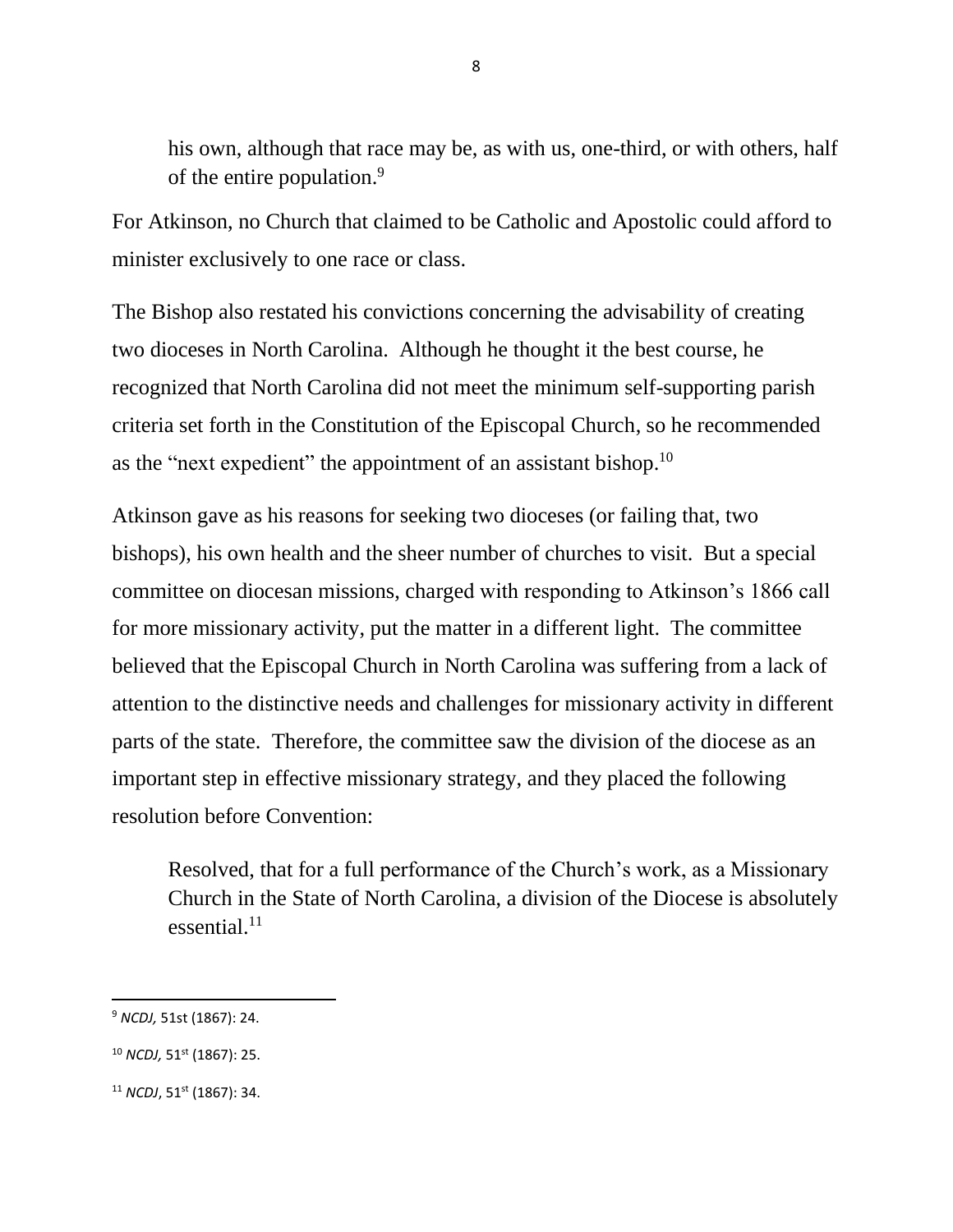The Committee, however, recognized the same constitutional impediments as the Bishop, and so they made a further resolve: to create six regional convocations for missionary purposes. At the convention of 1869, this led to a joint proposal from the Bishop and the committee that each of the six convocations "take into serious consideration the importance and necessity of itinerant missionary labor, and to provide for the same within their bounds, as may seem to them, under the direction of the Bishop, to be wisest and best."<sup>12</sup>

These were not matters which Atkinson simply talked about. He proposed and worked for specific, concrete steps: he worked with the national Freedman's Commission of the Episcopal Church to establish St. Augustine's for African-Americans in 1867; he worked with the diocese to establish the Ravenscroft School in Asheville for training native clergy; he called for an Assistant Bishop and was pleased to accept the ministrations of Theodore Lyman in that post in 1873.

Over the course of a decade, young Murdoch, Cheshire, Bynum, and Curtis all entered the ranks of ordained ministers, going forth to help fulfill Atkinson's inclusive vision of a Church "Apostolic and Catholic" in North Carolina. Murdoch and Curtis went directly into ordained ministry (1868 and 1872, respectively); Bynum and Cheshire went first into the practice of law, becoming deacons in 1876 and 1878, respectively.

Bynum's ecclesiastical career formally began with ordination to the diaconate in March, 1876. Once ordained, he was assigned to be minister-in-charge in Greensboro, where a church, organized in 1870, had been without regular clergy

<sup>12</sup> *NCDJ*, 53rd (1869): 38f.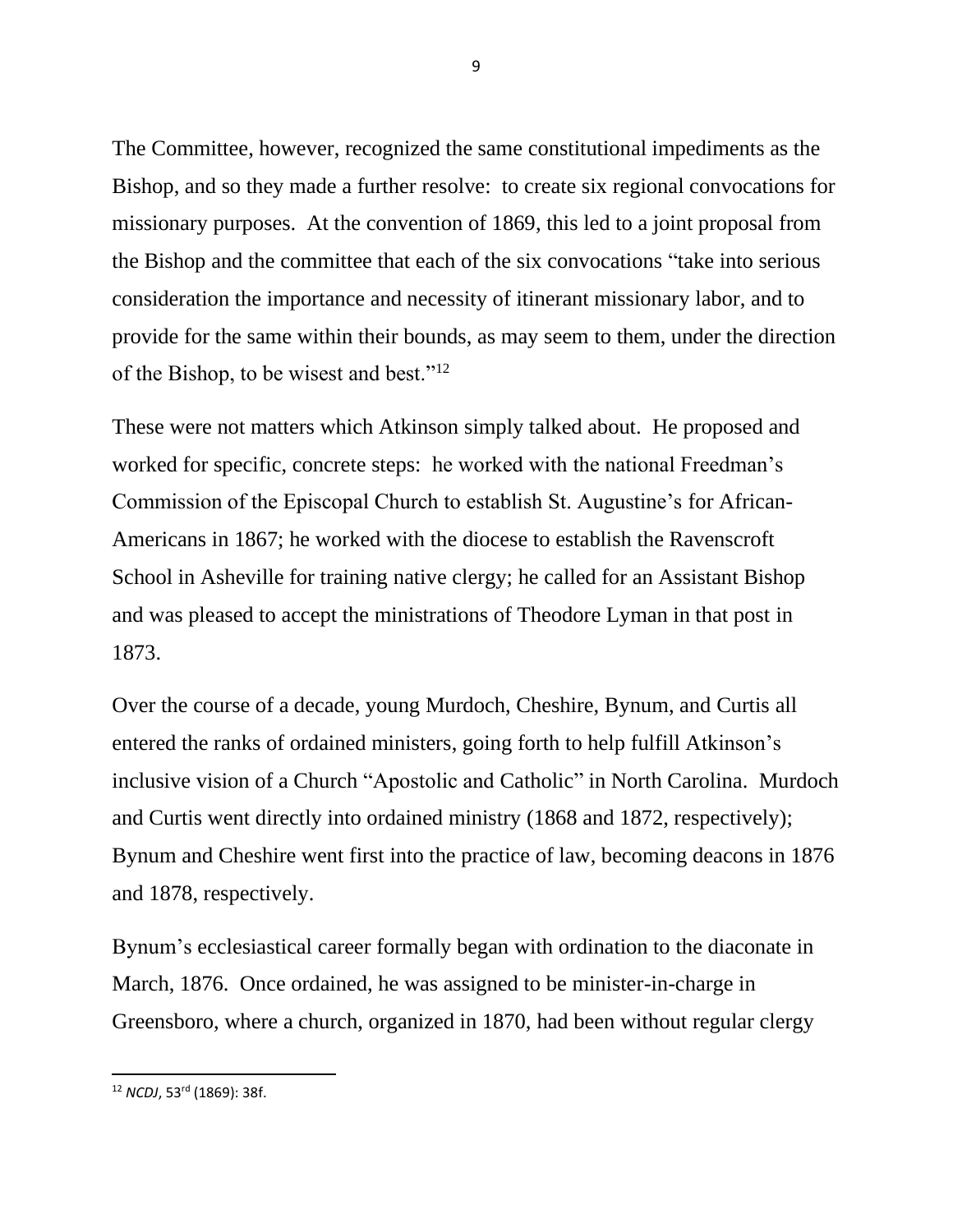for almost a year. After several months on the job, Bynum reported that the Greensboro congregation had slipped badly; probably only twenty communicants remained from a reported thirty-six in 1875.

Bynum also reported that he was eager to establish the church in Winston: a town which grew up around the Forsyth county courthouse, but which came into its own in 1873 with the completion of the Northwestern North Carolina Railroad linking it to Greensboro and Virginia, and quickly began to grow as a center of industry and commerce. Bishop Atkinson mentioned the importance of this particular mission in his 1876 convention address:

Winston is, really, but an extension of Salem, and is growing very rapidly, and the two united, make a considerable town, where we have some faithful members of the church, and it is most desirable that they should have, immediately, a house of Prayer. . . . The Rev. Mr. Bynum, who has been recently ordained, will give a part of his time to Winston, and from his labors, I expect very beneficial results.<sup>13</sup>

Bynum leapt on the Bishop's remarks, asking for that portion of Atkinson's address to be referred to a committee of five members; the next day, the convention committee put forth the following resolution, which the Convention ratified:

> The committee appointed to consider the application from the Church in Winston, respectfully report that in their judgment few places in the country, and none in the Diocese, offer stronger claims upon the regards of the Church. They accordingly report the following resolution, to wit:

<sup>&</sup>lt;sup>13</sup> *NCDJ*, 60<sup>th</sup> (1876): 31. For a history of the growth of Winston-Salem in the years following 1873, see Michael Shirley, From Congregation Town to Industrial City: Culture and Social Change in a Southern Community (New York, 1994).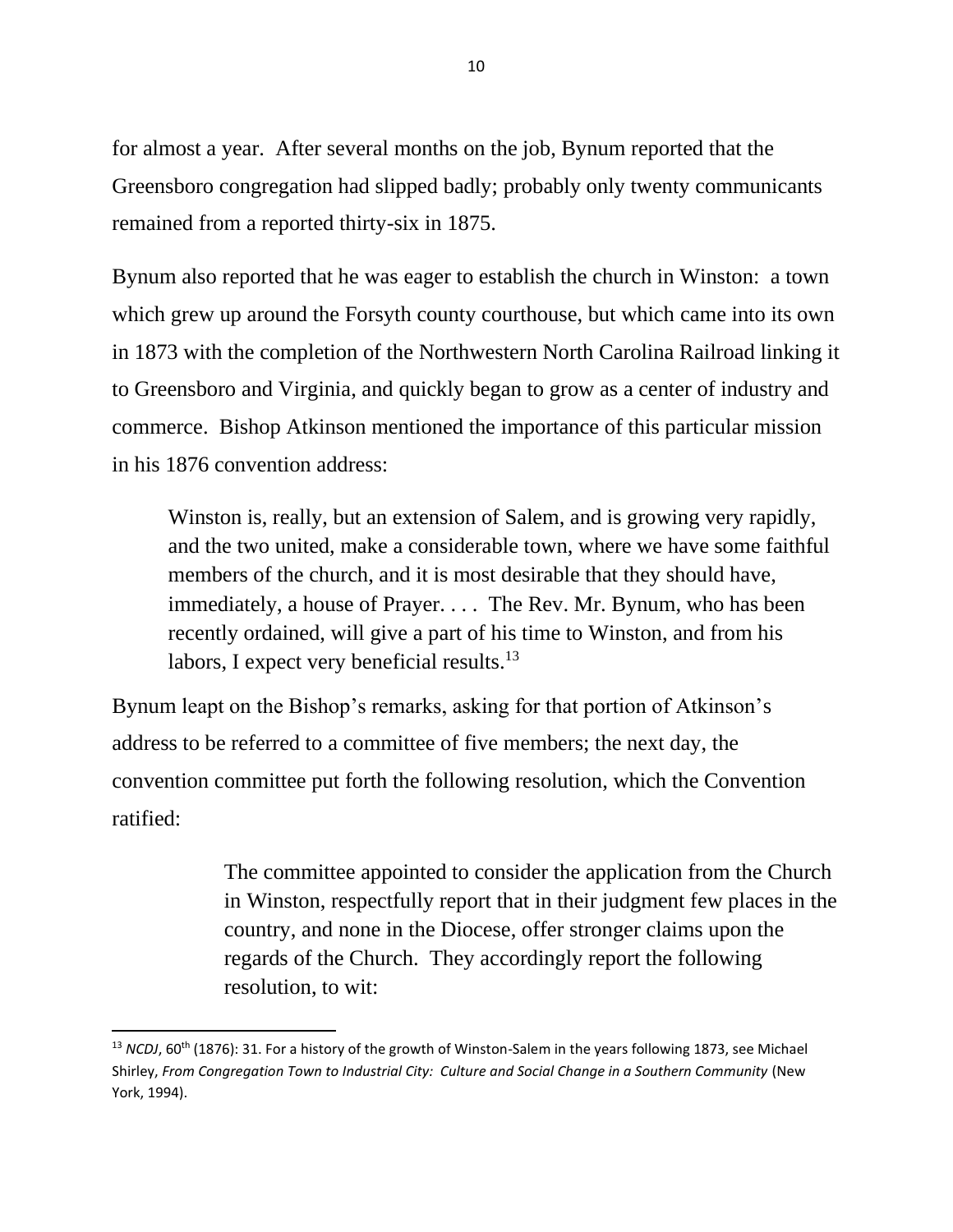*Resolved,* That in the judgment of this Convention, the movement which has been inaugurated for the building of a Church in Winston, Forsythe county, N.C., is one of great consequence to the Church in that part of the Diocese; and it is hereby cordially commended to the favorable consideration of our people.<sup>14</sup>

By the time of the 1877 Convention, Bynum had much to report. As for the church in Greensboro, he began by correcting his report of the previous May. He'd been wrong to think that there were still twenty communicants. In point of fact, twothirds of the previously reported thirty-six communicants had been lost before he came. But the church, he hastened to add, was now coming back to life. The turning point was July, 1876, when "the Rev. Messrs. F. J. Murdoch and Chas. J. Curtis, held here an eight days' mission, to which, under God, is due much credit for what has been accomplished at this place. . . . Indeed, these two brethren have in many ways, at personal sacrifice to themselves, given greatly needed help to our Church, besides establishing beyond cavil, the usefulness of the 'Mission' for quickening the zeal of our own people and breaking down unreasoning prejudice against us."<sup>15</sup>

Indeed, from this time forward, Murdoch, Curtis, and Bynum formed what they called "the Evangelical Brotherhood." With the knowledge and blessing of Bishop Atkinson, these three men dedicated themselves to holding protracted preaching missions throughout the Piedmont, asking no compensation and taking no collection. They would preach extemporaneously, keep their references to other

<sup>14</sup> *NCDJ*, 60th (1876): 73f.

<sup>&</sup>lt;sup>15</sup> *NCDJ*, 61<sup>st</sup> (1877): 109.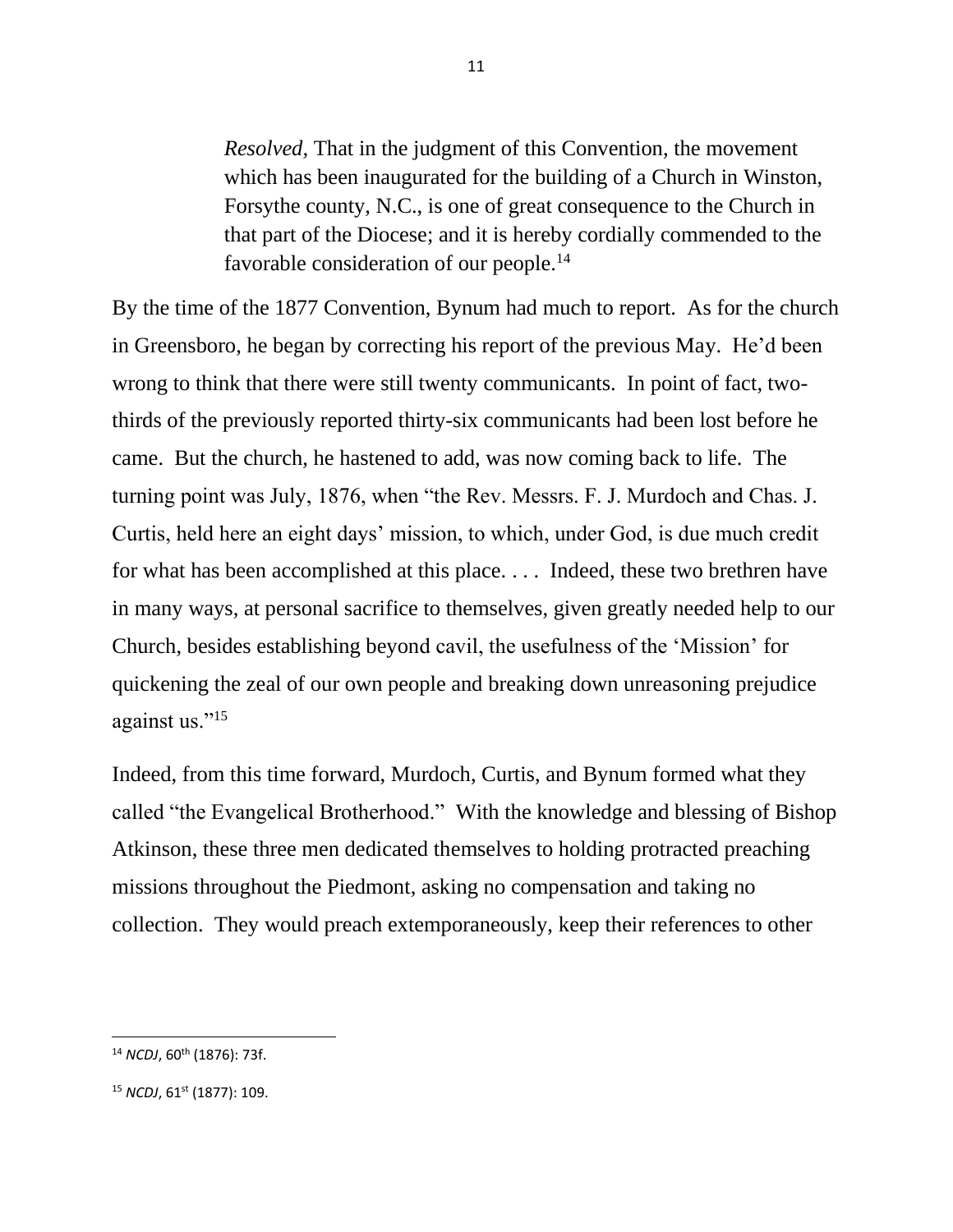denominations positive, and encourage their listeners to repent and return to the Lord. 16

The ethos of the Evangelical Brotherhood makes clear that these men were North Carolinians who not only drank deeply at the well of Atkinson's "Catholic principles," but who also imbibed the preaching style and content of evangelical Protestantism. Murdoch always preached extemporaneously. Curtis was perhaps the most flamboyant of the group, because he combined skills as a musician with his preaching. We actually possess remarkable accounts of Curtis preaching and singing at the black Baptist churches in Hillsborough and Durham and of his mission at Monticello in northern Guilford County. 17

Following the event, there was another piece in the *Messenger*, describing the Evangelical Brothers as a society formed at St. Barnabas, Greensboro, several years ago whose preaching is extemporaneous, the teaching positive, and the practical appeal for repentance. "Together with the Rev. Charles J. Curtis, Mr. Murdoch has held not a few missions and in no instance have they failed to leave permanent impressions for good upon the life and work of Parishes at various points in Central and Northwestern North Carolina. . . . The order to which these faithful Priests belong accepts no compensation for what it does. The missions are held literally 'without money and without price.' St. Paul's Parish has had a great refreshment and felt as if an answer were indeed made to the Prophet's prayer: 'Revive thy work O Lord!' " [signed "B." (Byrum)] *Church Messenger* 2, no. 8 (July 9, 1880).

<sup>17</sup> For accounts of Curtis preaching to African-American congregations, see the *Church Messenger* 2, no. 21 (October 5, 1880) and 3 no. 41 (February 23, 1882). For the Guilford County mission, see the *Church Messenger* 3, no. 26 (November 10, 1881). According to the published account of the latter, Curtis simplified the service and shortened the appointed bible reading to the portion appropriate to the sermon. He led the singing as well as preaching on the subject of true and false conversion. The account commends Curtis for "bringing a new light on what the church really teaches" and urges others to do what Curtis has done: go out into the country where the Episcopal Church is unknown and adapt our services to the comprehension of the people as far as may be consistent with the principle and law of the church.

<sup>&</sup>lt;sup>16</sup> This notice appeared in advance of a preaching mission in Winston: "A Mission begins (D.V.) in St. Paul's Church [Winston] on Sunday, June 20<sup>th</sup>. The clergy conducting it will be members of the Evangelical Brotherhood—a Society whose constitution, rules, and books are submitted to and sanctioned by Bishop Atkinson. Rev. Frank J. Murdoch of Salisbury is Warden of this Society, and will therefore direct details of the proposed Mission." *The Church Messenger* 2, no. 5 (June 15, 1880).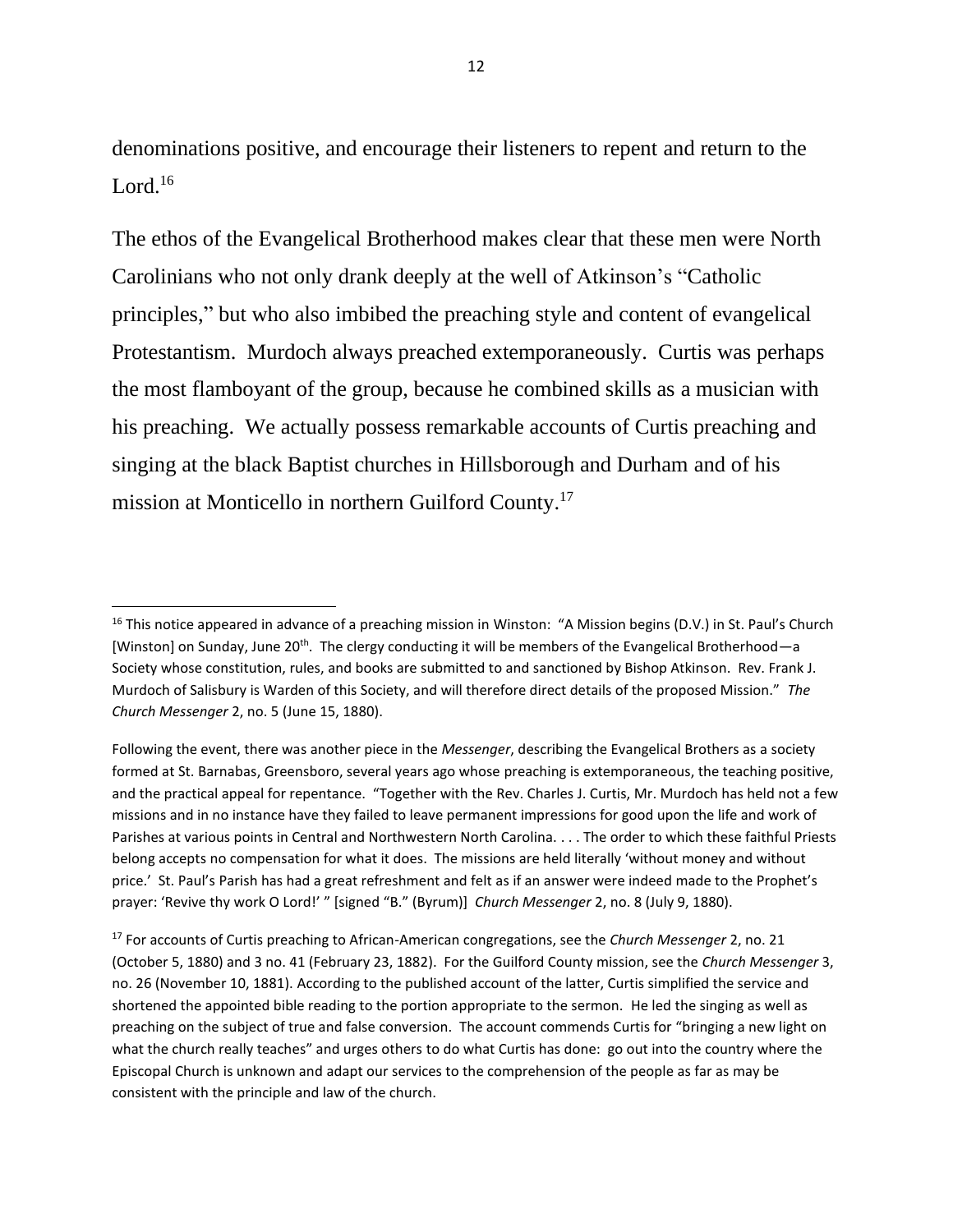As for Winston, Bynum could report that the cornerstone of a new Chapel would be laid in a matter of weeks. But he complained about the lack of support from elsewhere in the diocese:

Had the Church in the Diocese responded to our appeals according to the tenor of the resolutions passed at last Convention, we might have reported at this [place] *fifty* confirmations instead of five. Unless we are aided soon, a most noble opportunity and some precious souls will have been thrown away. The people here have done their duty; the general Church has not sustained them. To the Rev. Dr. Cheshire and a few other of the clergy, we are indebted for kindly help . . . . Bishop Lyman has also subscribed one hundred dollars (\$100) to our building fund. We need eight hundred dollars now to complete the work begun.<sup>18</sup>

But that wasn't all: Bynum also reported that he had just begun missionary work at Company Shops—what we know today as Burlington.

By 1878, Bynum had further expanded his mission field and was now starting to hold monthly services in Germanton as well as Greensboro, Winston, and Burlington. The church building in Winston needed only \$200 more for completion, and the congregation in Greensboro continued to grow, in spite of the fact that Bynum could now give them, the parish which provided most of his salary, but one Sunday a month.<sup>19</sup>

For three successive conventions, Bynum pleaded for more help. Finally, it came in January, 1879, when Robert B. Sutton, formerly in Pittsboro, was named Rector & Head of the St. Barnabas' Associate Mission, with Bynum now serving as Assistant at St. Barnabas and co-missionary with Sutton in the outlying churches

<sup>&</sup>lt;sup>18</sup> *NCDJ* 61<sup>st</sup> (1877): 110.

<sup>19</sup> *NCDJ* 62nd (1878): 80, 81.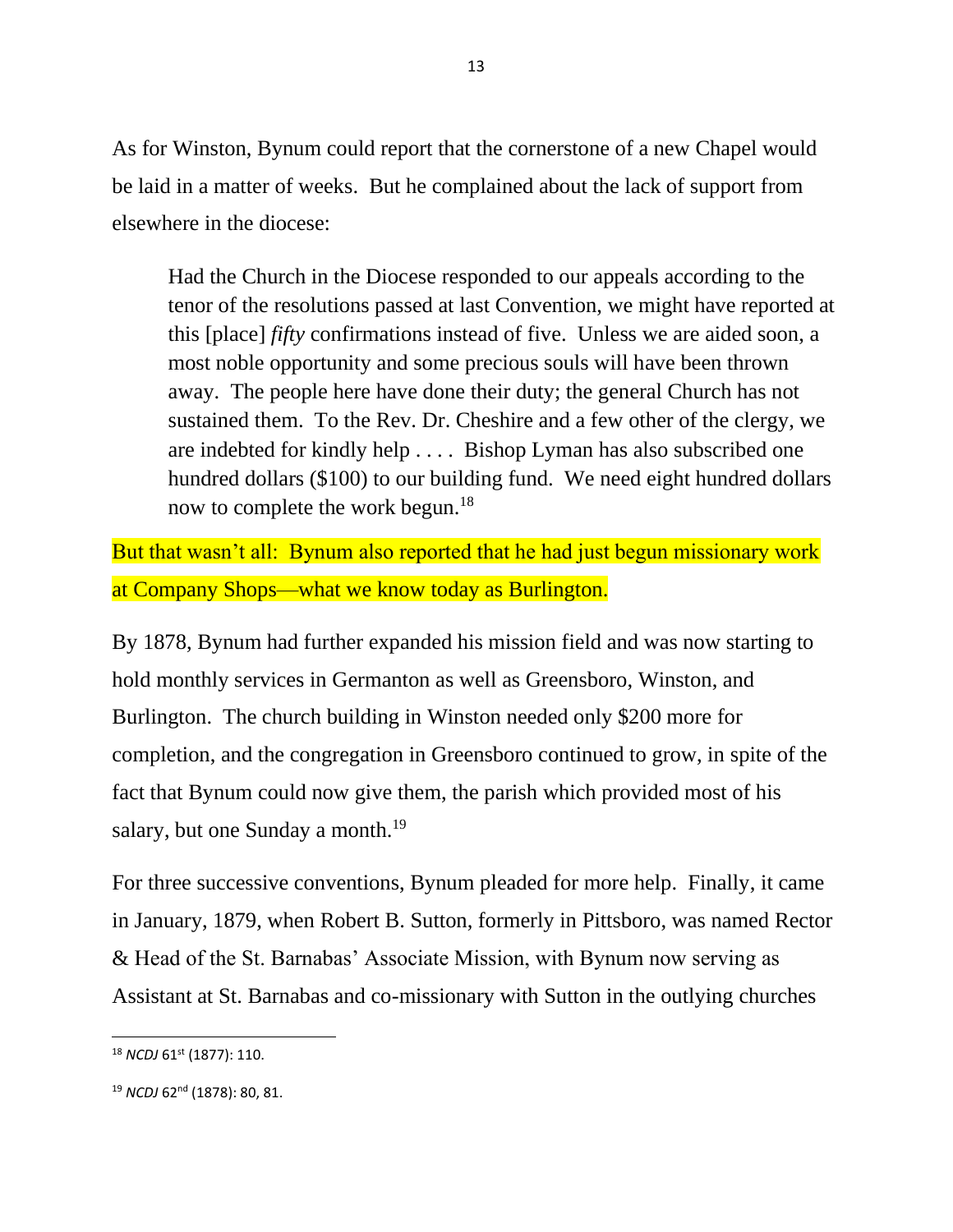and mission stations. In describing this new organization to the Diocese, Sutton gave full credit to Bynum for his dedication and tenacity. He then described the mission field this way: "The work is widely spread, embracing the towns on the N.C.R.R., between Company's Shops and High Point, on the Richmond & Danville R.R. and on the Salem branch, and from Winston thirteen miles north to Germanton and eighteen miles to Huntsville, west of the Yadkin river. There is work here for two or three more workers if we had only the means to support them." $^{20}$ 

By May, 1879, the church building in Winston had been consecrated and a building in Burlington was underway.<sup>21</sup> Moreover, the mission field was expanding: in addition to Germanton, the team of Sutton and Bynum were now arranging for regular services in High Point, Huntsville, Jamestown, and Reidsville.

But that was not the extent of Bynum's labors on behalf of the Church. While continuing to work with Sutton, now from a base of operation in Winston, Bynum agreed to start a new diocesan newspaper, the *Church Messenger*, something the Church in North Carolina had been lacking for a number of years. With the blessing of Bishops Atkinson and Lyman, the paper was launched in time for the

<sup>20</sup> *NCDJ* 63rd (1879): 196, 197.

<sup>&</sup>lt;sup>21</sup> The cornerstone for St. Athanasius' chapel in Burlington was laid in December 1879; the building completed in 1880 and consecrated in September of that year. See the *Church Messenger* of January 1, 1880 for an account of the cornerstone ceremony; see Margaret Elizabeth Gant, *The Episcopal Church in Burlington, 1879-1979* (n.d.) for other details.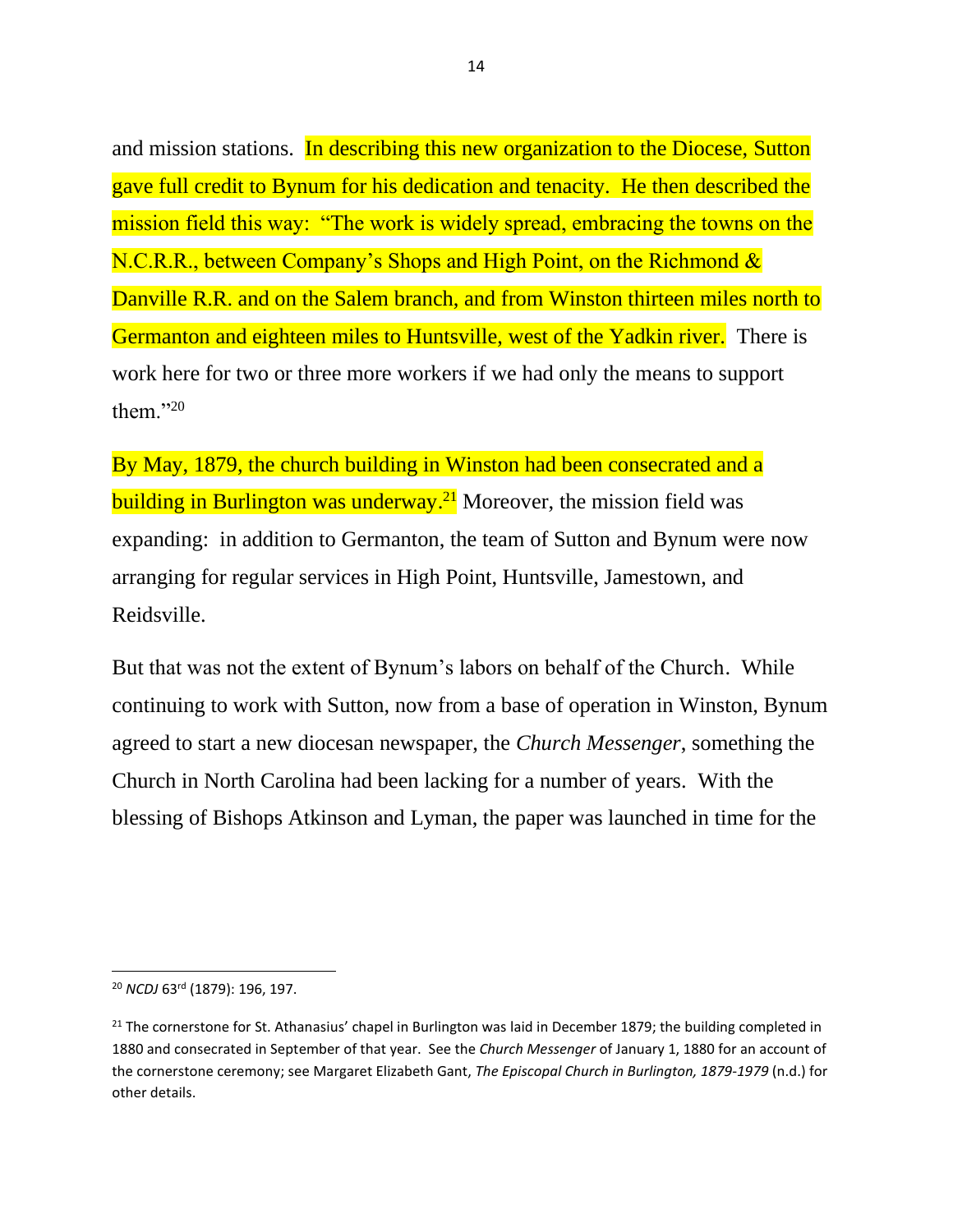1879 convention. Published bi-weekly for the first year, it went weekly thereafter. 22

Bynum had no prior experience as an editor, and his limitations as a newspaper man soon become evident; but the Evangelical Brotherhood once again came to the rescue: Murdoch and Bynum prevailed upon Charlie Curtis to leave Hillsborough and take over the reins. Curtis bought the paper, becoming both proprietor and editor, and moved to Winston in 1880. And for a brief period of time, the two brothers-in-law, Bynum and Curtis, were ministering in the greater Winston area together. $23$ 

The 1880 convention was clearly a high point for Bynum and the church in Winston. Convention was held at St. Paul's to show the entire diocese all that had been done here in four short years. But in some respects, the convention of 1881 was even more significant for what it reveals about the ministry in this place. For in choosing their delegates to the 1881 convention, the vestry of St. Paul's became the first predominantly white congregation to elect a black man as part of their delegation. Curtis made it the subject of an editorial in *The Church Messenger* entitled 'A good Catholic example.'

<sup>&</sup>lt;sup>22</sup> Bishop Atkinson said of the new paper: "[I]f properly sustained, it will furnish us with very valuable aid in our work. It will serve to explain and defend those principles of evangelical truth and primitive order, which is the special mission of our Church to advance, and which are so often misunderstood and misrepresented. It will be a record of our Diocesan labours and a channel of general religious intelligence of our people. It will be a welcome visitor to the families through the Diocese, stirring them up to increased diligence in running the Christian race, and increased zeal in advancing the Kingdom of Christ. A properly conducted religious periodical can be all this, and it is strongly hoped that the CHURCH MESSENGER will be all this and that it will deserve and receive the general support and patronage of the Church in this Diocese." *NCDJ* 63rd (1879): 63.

<sup>&</sup>lt;sup>23</sup> Curtis began his work as editor and proprietor with the paper of August 10, 1880. For an account of his activities in the Winston area at St. Paul's as well as at Germanton, Walnut Cove, and Huntsville, see *NCDJ* 65th (1881): 165.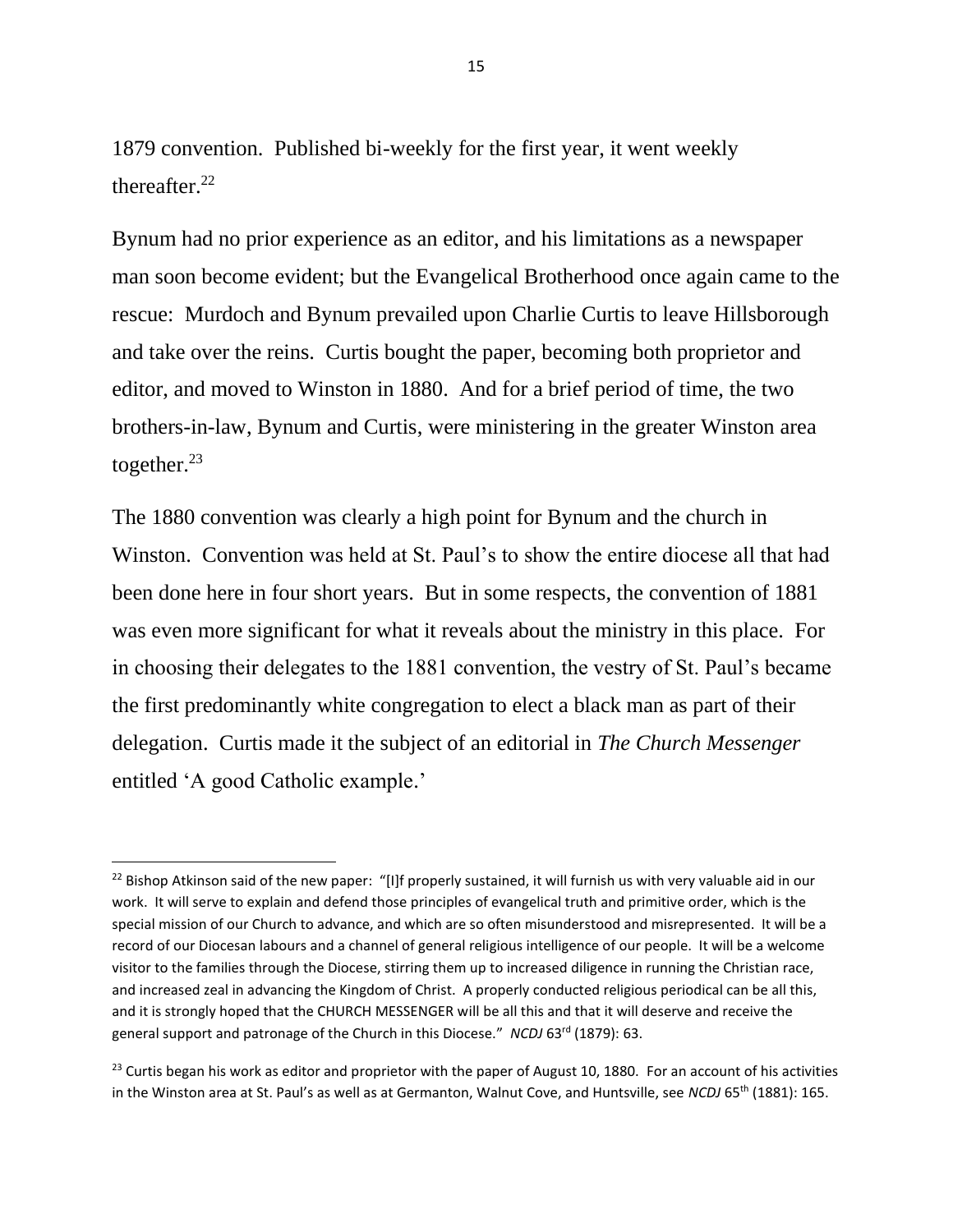A case worthy of record and of high commendation has just occurred in St. Paul's Parish, Winston, NC showing the triumph of true Church principles over social prejudice. The vestry, in electing delegates to represent the parish in the approaching Convention of the Church in the diocese, unanimously chose a *colored man* of the congregation among the delegates, especially requesting that he would attend. The sight of colored men as delegates on the floor of the Convention is and has been for years familiar enough to us all in this diocese—thanks to the lofty Catholic position taken by Bishop Atkinson . . . . But these men have been representatives of congregations composed of people of their own race. This instance is the first on record, we are sure, in this diocese or in any southern diocese, perhaps in the whole country, in which a congregation composed almost exclusively of whites, and with a white vestry entirely, have offered to send a colored man to represent them in a Convention of the Church . . . .

Curtis praised the vestry for "breaking loose from the thralldom of social pressure" and he concluded by reminding his readers that "Catholic Truth" demands that "no difference [be] recognized in race, age, color, condition or circumstances. We are all one in Christ and the Church."<sup>24</sup>

Curtis's editorial found its way to the editorial desk of the Raleigh *Observer*, where it met with the scornful opinion that electing black delegates was not the way for the Episcopal denomination to promote itself among the white people of North Carolina. This, in turn, prompted Bynum to make the following points in rebuttal:

- The vestry was discharging its duty and voting unanimously. All was done in conformity with the Church's teachings and canons.
- "In electing a negro there was no thought of antagonizing anybody, nor any object beyond paying a just tribute to a thoroughly informed, zealous and

<sup>24</sup> *Church Messenger* 2, no. 50 (May 5, 1881).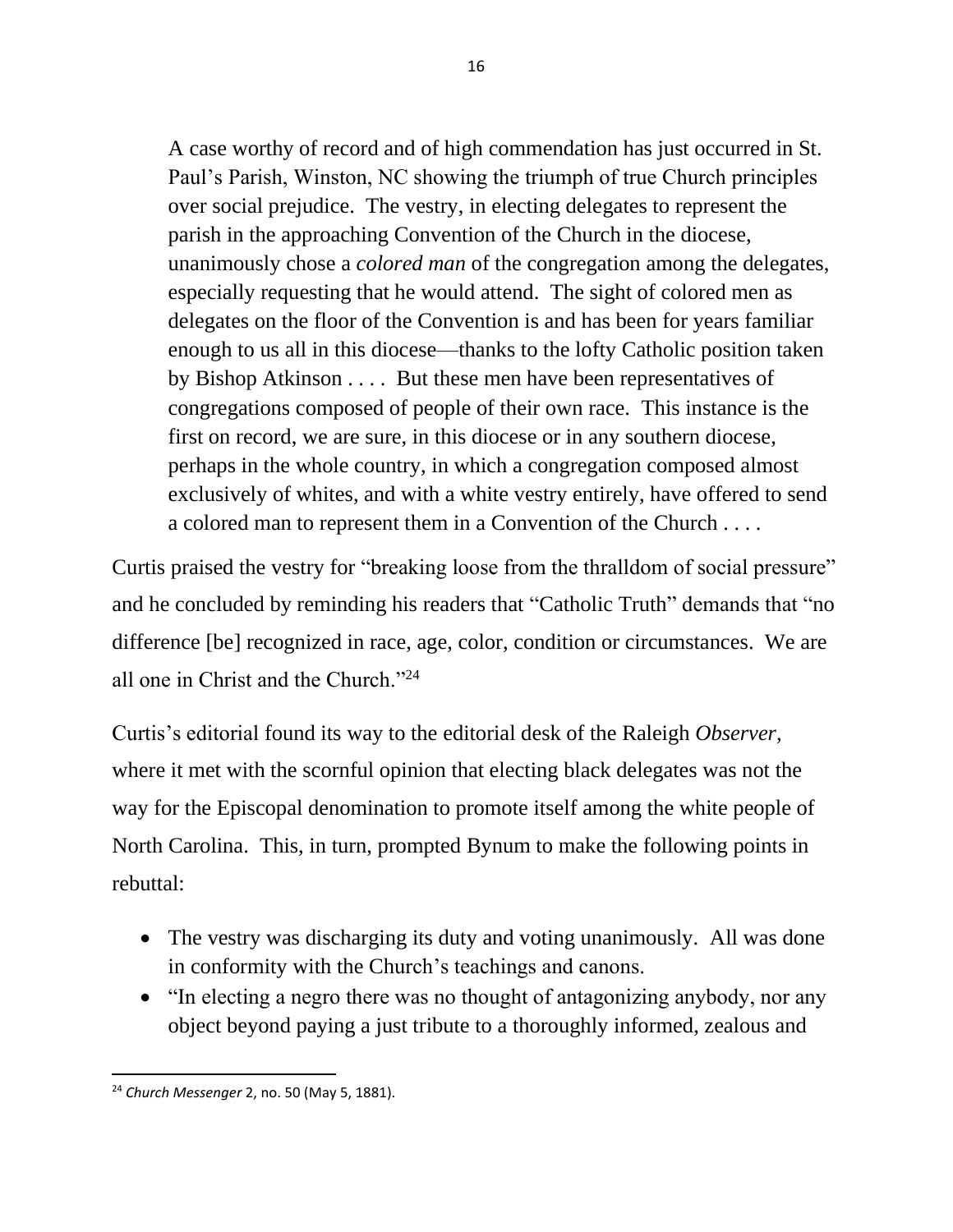faithful communicant, whose worth and gentlemanly bearing the entire community is able to appreciate . . ."

- "And who are they? Two Democratic Editors, a leading lawyer, a trusted railroad officer, a competent druggist, and a gentleman at one time widely known to North Carolina merchants. These constitute the offending vestry."
- "Speaking now for myself permit me to add that while your editorial may voice the opinions of those calling a branch of the Living Church 'that denomination' and wishing it to be 'run' on lines of caste and color, there are not a few who stand for a larger-hearted Christianity than that, and many who believe, without reserve, that at the foot of the Cross all men are equal."

Bynum closed by lamenting that the delegate in question probably would now decline to attend. 25

The clear continuity between Bishop Atkinson's teachings of "Catholic Principles" and the actions of Bynum and the vestry of St. Paul's was especially poignant in light of the Bishop's death in early 1881. When the convention met in May, much of its focus was upon commemorating their much beloved leader for the past 27 years. But there were two other significant developments, both of which showed a powerful missionary impulse at work in the diocese.

One was Bishop Lyman's appointment of a committee of five to consider the establishment of the Permanent Diaconate in North Carolina. A bold call for the revival of the Permanent Diaconate had been made the year before by the Morganton Convocation, but though action had been called for, no action had been taken.<sup>26</sup> Now Francis J. Murdoch and another young priest, John Huske, were

<sup>25</sup> *The Church Messenger* v. 3, no. 1 (May 19, 1881).

<sup>&</sup>lt;sup>26</sup> *NCDJ* 64<sup>th</sup> (1880): 50-52.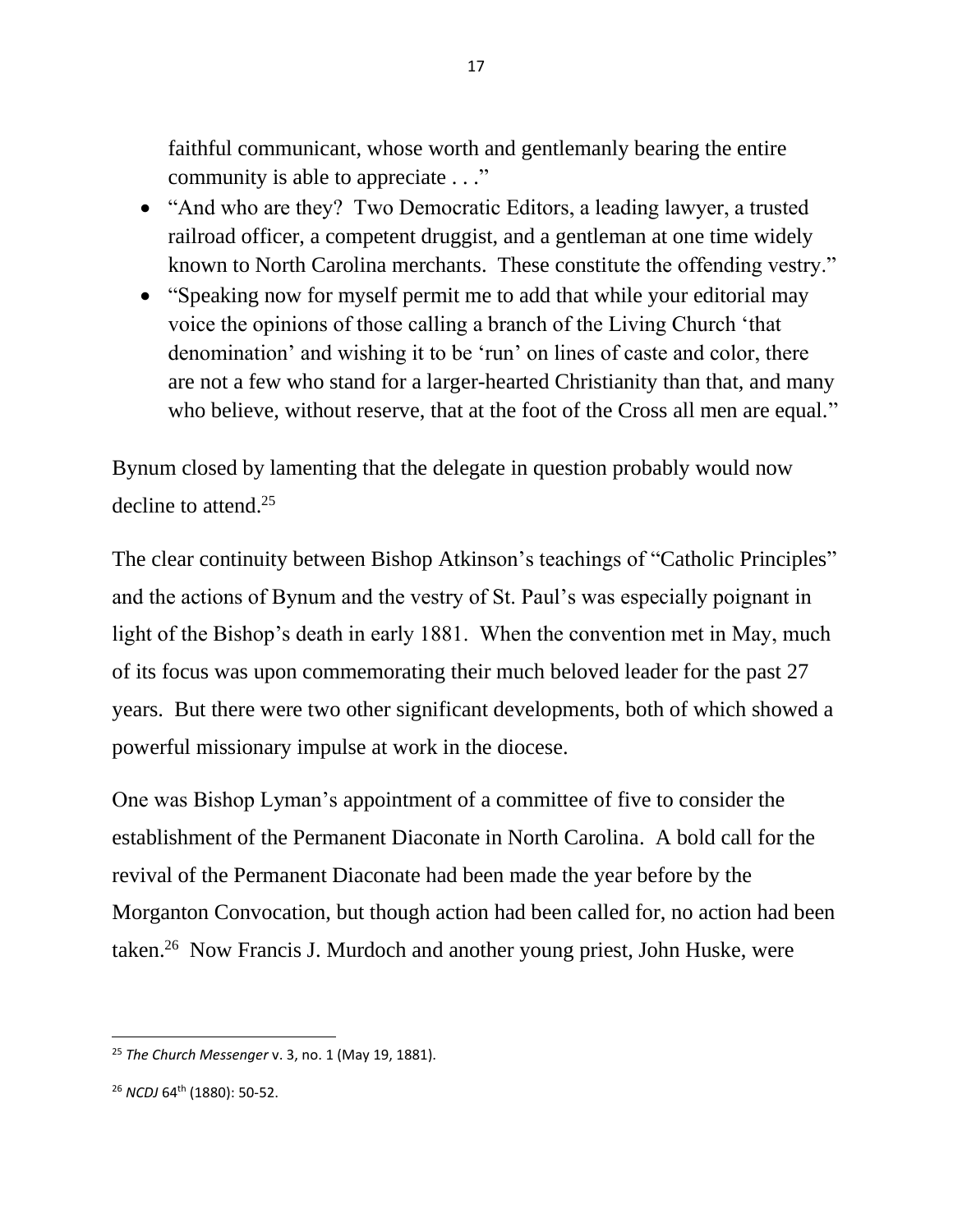appointed, along with three laymen, to study the matter and report to the next convention.<sup>27</sup>

The other was Convention approval for the calling of two diocesan evangelists, to be paid from the Permanent Episcopal and Contingent Fund. Edward Wootten, a priest in Bertie County, had proposed this action in the pages of the *Church Messenger* in November 1880, having noted that no convocation had yet appointed anyone, though the need was as urgent as ever. R.S. Bronson, Rector in Wilson and Rocky Mount, seconded the proposal two months later.<sup>28</sup> By the time of convention, there was a groundswell of support, and when Wootten introduced it, it passed.<sup>29</sup>

The Bishop appointed two men: Bynum and a Virginian, George Dame. Both began work in late 1881, but within a matter of months, Dame determined to accept a call to Plymouth, NC. Bynum continued, and reported to the 1882 convention on his missionary strategy and preliminary results. Bynum explained that he generally limited his ministrations to preaching, and that in preaching he contented himself with "simple, straightforward statement of catholic truths. . . . Wherever there was anything in common between catholic faith and sectarianism, I have tried to begin with that, and then to develop from this starting-point as much as I could of the 'whole counsel of God.'" Bynum went on to note that it was his practice to preach two or three times a day, sometimes at points ten, twenty, or thirty miles apart. Indeed, the day of his ordination to the priesthood (March 5,

<sup>27</sup> *NCDJ* 65th (1881): 52.

<sup>28</sup> *Church Messenger* 2 no. 25 (November 11, 1880) and 2 no. 35 (January 20, 1881).

<sup>29</sup> *NCDJ* 65th (1881):38, 44.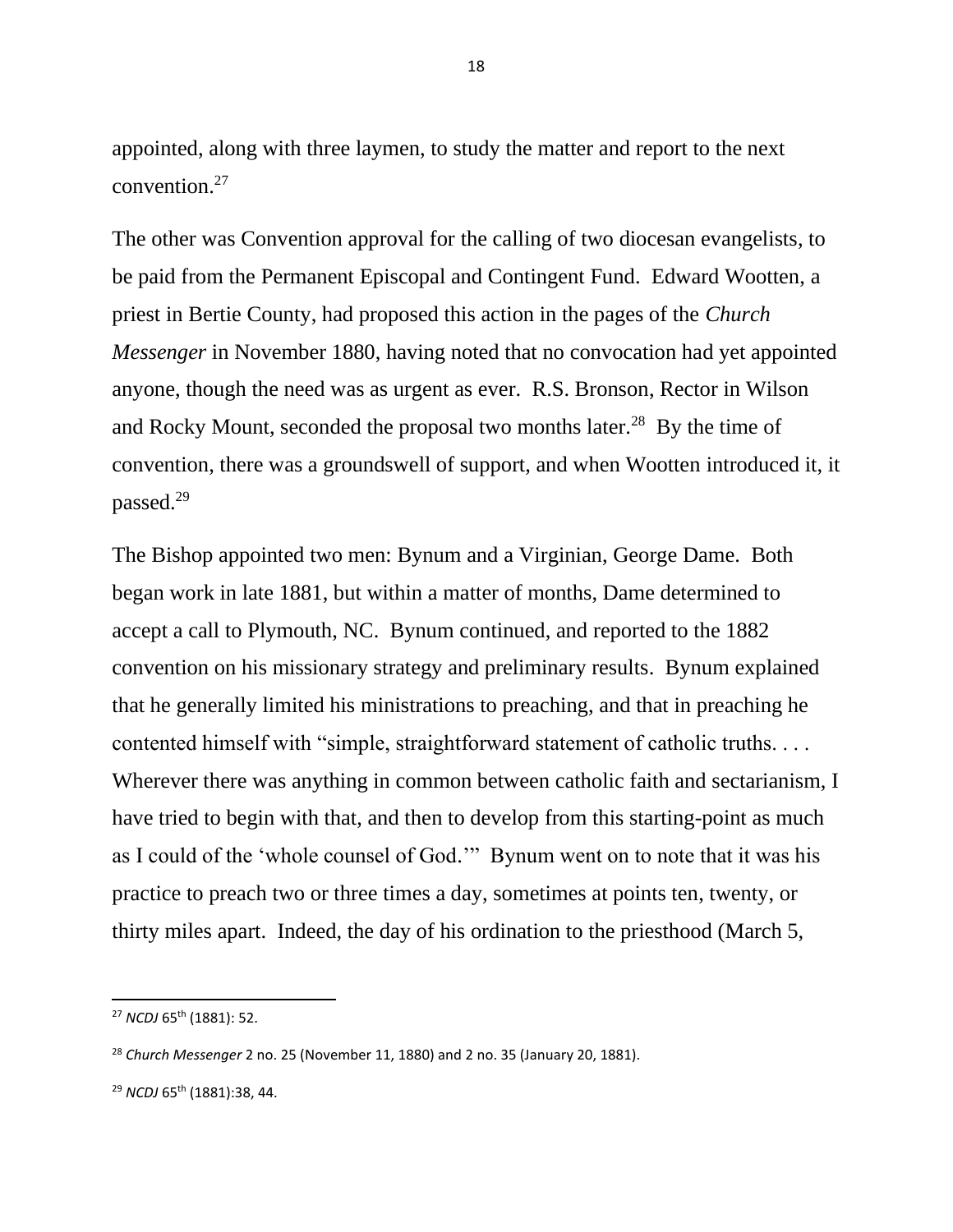1882) was a perfect example of the schedule he and his "evangelical brothers" liked to keep. At the Sunday morning ordination service in St. Luke's, Lincolnton, Murdoch preached (without notes, of course) on the meaning of apostolic succession. That afternoon, Murdoch went to the community of High Shoals to preach, while Curtis and Cheshire went off to the mission station of St. Stephen's to do likewise. Then, in the evening they all reassembled in Lincolnton, where Bishop Lyman preached and confirmed.<sup>30</sup>

Lyman himself thought that all the parishes in the diocese should catch the missionary spirit. After commending the Church in Edenton for its outreach to African-Americans, the Bishop added:

I do not think there is a sufficient recognition of our duty to extend a knowledge of the Church and its teaching in the outlying districts around our Parish Churches. There is the danger of feeling that we have no responsibility except for those who may have attached themselves to our congregations. Now surely this is an utter mistake. It tends to foster a very narrow spirit of congregationalism, and makes us unmindful of that great aggressive principle, which is one of the first elements of Christianity. But the Clergy and the people should try to do what they can to carry the Gospel out into the rural districts. Services might easily be held, if not on Sundays, at least occasionally on a week-day night, in such buildings as might be secured for the purpose, and I feel quite sure that no such efforts would ever fail of producing the most encouraging results.<sup>31</sup>

<sup>30</sup> For an account of the events surrounding Bynum's ordination, see *Church Messenger* 3, no. 43 (March 9, 1882). For Bynum's report of his work as Evangelist, see *NCDJ* 66<sup>th</sup> (1882): 168-170.

<sup>31</sup> *NCDJ* 66th (1882): 96.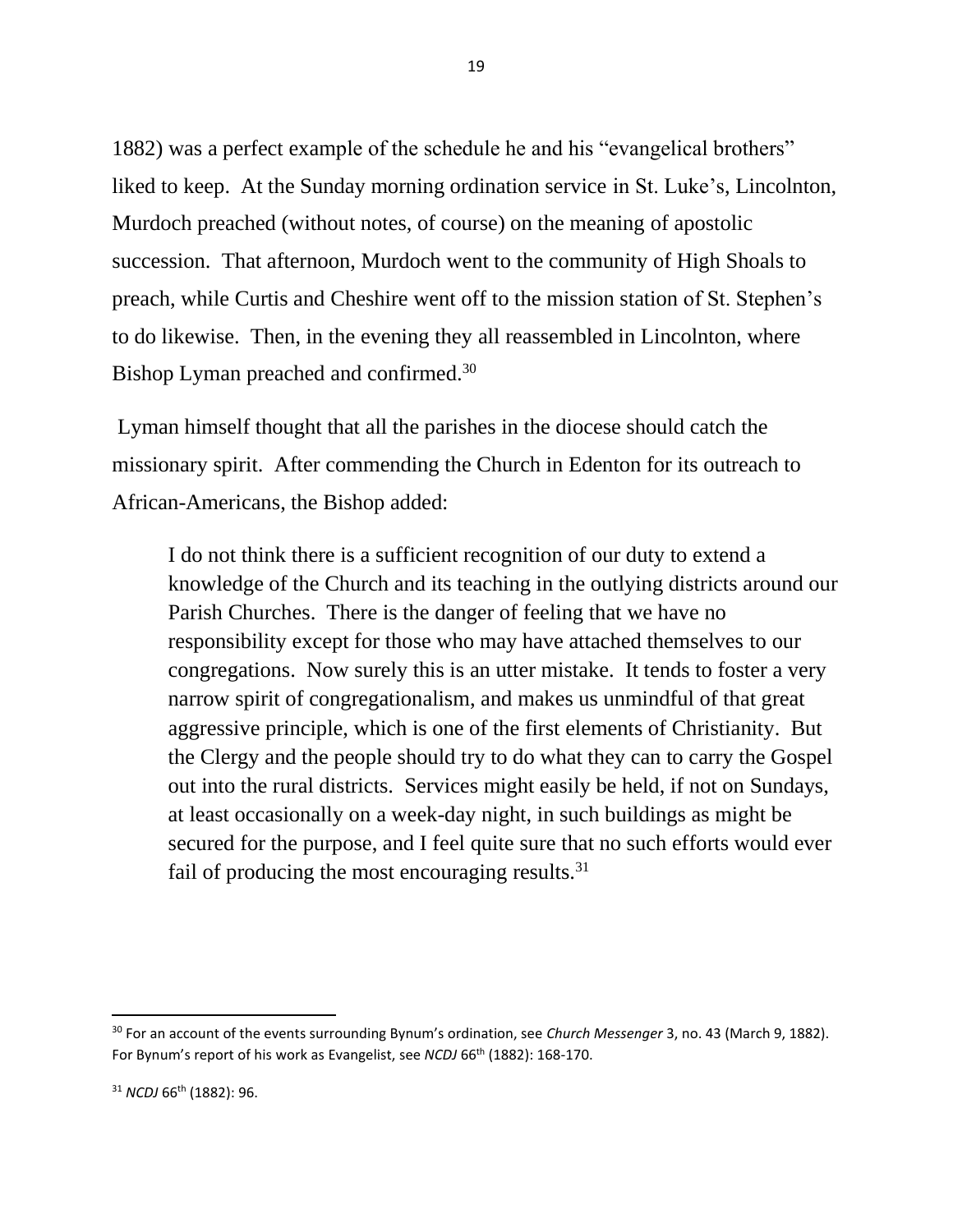But the Bishop's call to diocesan-wide mission consciousness was not the centerpiece of convention action in 1882. Rather, it was the convention's determination to proceed in principle to effect a division of the diocese.

The ensuing year became one of the most fascinating and critical in the life of our Church in North Carolina. Lyman and Bynum outdid themselves in holding missions and visitations throughout the diocese. Bynum traveled to 45 counties, from Cherokee to Currituck. He logged over 4,000 miles on railway and steamship lines and nearly 1,500 by horse and on foot. Lyman did more visitations than ever before—getting to nearly every parish and missionary station in the state and visiting 20 of them twice. What is more, Lyman went on a January speaking tour of the Northeast to raise support for a theological department at St. Augustine's. Their visitation schedules were published together in the *Messenger*. 32

Why all this effort? In part, it was to justify continuation of the current arrangement. Lyman wholeheartedly agreed with the 1882 minority report on diocesan division, which contended that such division was premature: the diocese was still numerically and financially weak, and evangelists were a greater priority than another bishop. Lyman declared that with the extension of rail lines, one didn't need another bishop to do visitations because travel had become so much easier. Lyman could not have made his own views clearer: "If you can only have two or more active and efficient Evangelists, occasional visits from them, with continued services for two or three days, in each missionary station which is

<sup>&</sup>lt;sup>32</sup> For the Bishop's Address, see *NCDJ* 67<sup>th</sup> (1883): 45-79; For the Evangelist's Report, see *NCDJ* 67<sup>th</sup> (1883): 151-157.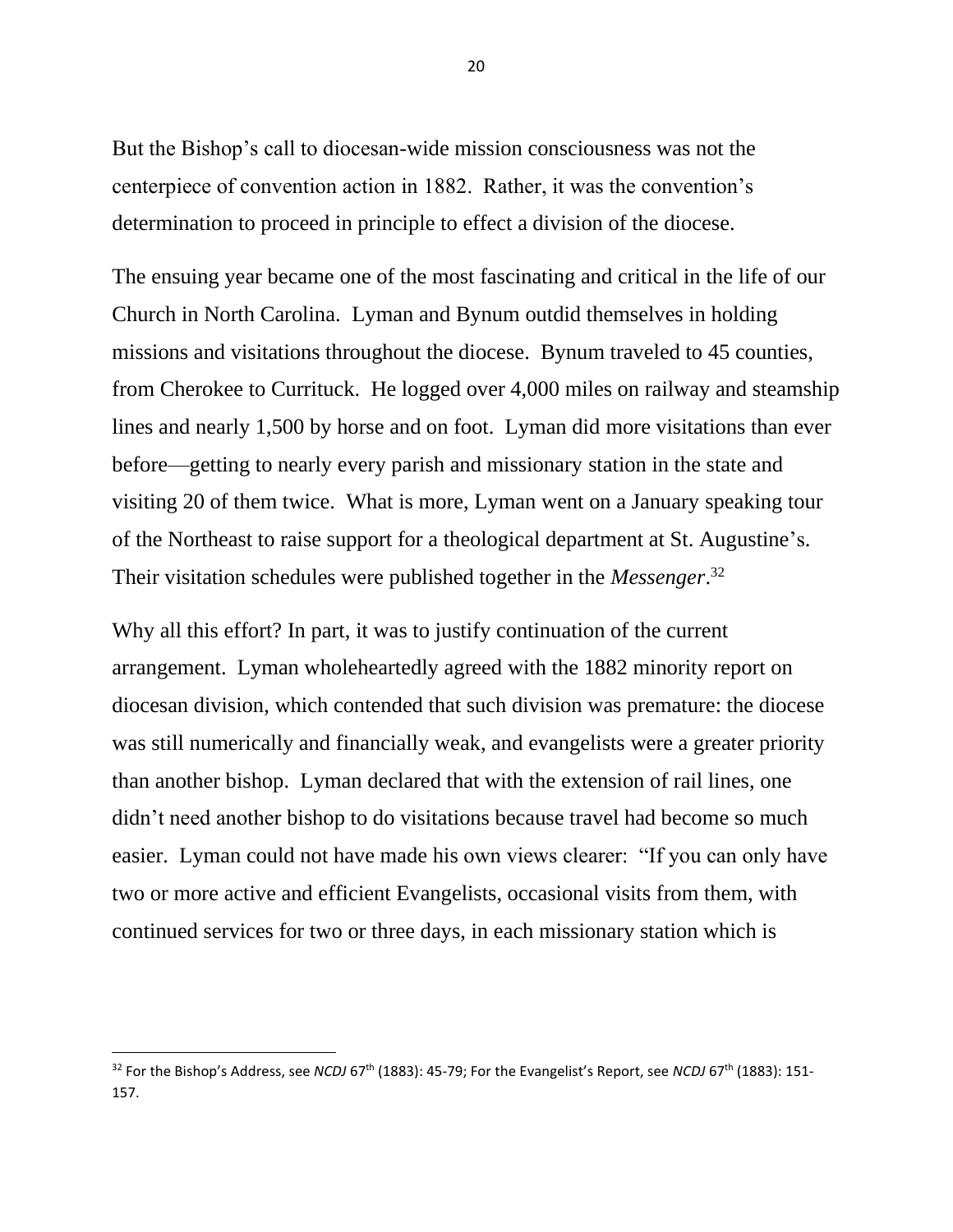visited, will accomplish far more for the Church than simply an annual visit from the Bishop."<sup>33</sup>

But the funding for the current arrangement of bishop and evangelist was contingent upon keeping the diocese united, since both positions were paid for from the Permanent Episcopal Fund. Bynum himself saw the problem immediately and offered to resign his position, effective diocesan convention 1883.<sup>34</sup> Some viewed the loss of the evangelist position with relative equanimity. One writer to the *Messenger* said philosophically, "This is a step backwards; but it is inevitable."<sup>35</sup> Others were less sanguine, contending: "This Evangelist scheme has never yet been fully put to work. At one Convention it was started, one most competent Evangelist secured, and the next Convention virtually knocks the whole scheme in the head. . . . We [the writer] stand to-day where the convention apparently stood two years ago, in the full conviction that two or three Evangelists can achieve a work in this Diocese which no one Bishop can do."<sup>36</sup> It would be a decided understatement to say the letters to the editor in the *Church Messenger* become quite heated. Edmund Joyner, who succeeded Charles Curtis as editor, felt it necessary to remind his letter-writers that they all followed a gentle savior.<sup>37</sup>

In the meantime, to be saved from all false choices, the leadership of the newlyformed Charlotte Convocation had taken steps to retain evangelists but on a

- <sup>34</sup> *Church Messenger* 4, no. 2 (May 25, 1882).
- <sup>35</sup> *Church Messenger* 4, no. 46 (April 19,1883).

<sup>33</sup> *NCDJ* 66th (1882): 99.

<sup>36</sup> *Church Messenger* 4, no. 47 (April 26, 1883).

<sup>37</sup> *Church Messenger* 4, no. 48 (May 3, 1883).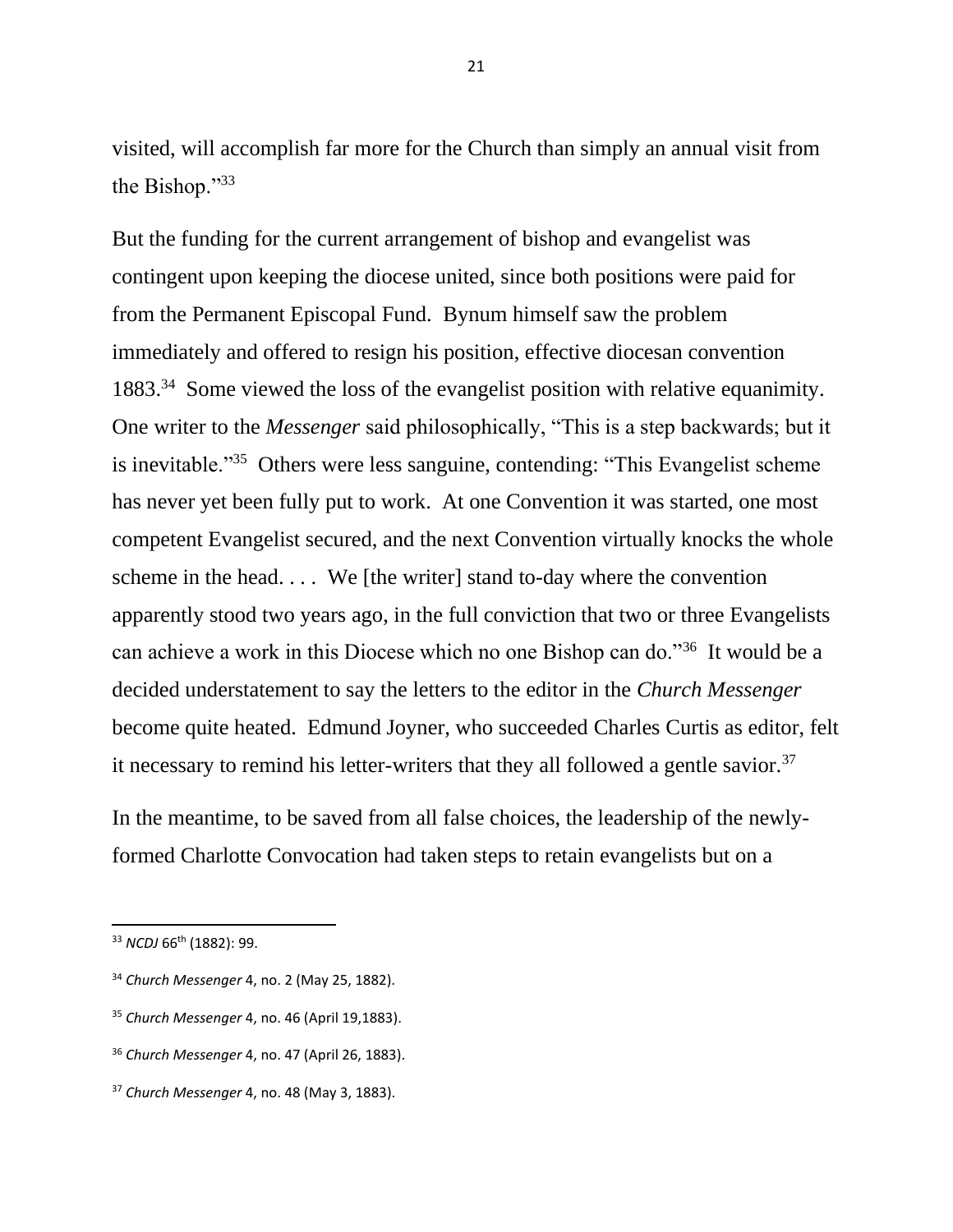different footing, reviving the vision of convocational evangelists. And so, the Dean and Secretary of that Convocation scraped together \$15.00 (!) and prevailed upon Charlie Curtis to give up editing the *Church Messenger*, move to Charlotte, and take up this position on the promise that the Charlotte convocation would raise the funds to keep it going. And who was it who made the direct, personal appeal to Curtis to step out in faith? None other than the new rector of St. Peter's in Charlotte, Joseph Blount Cheshire, Jr. Curtis took up the work in late fall of 1882. Accounts of Curtis's visitations are stirring, as are accounts of Bynum's work, both published in the *Church Messenger*. 38

Also appearing in the *Church Messenger* in the run-up to the 1883 convention were numerous articles and letters about the Permanent Diaconate. Many of these were from Francis J. Murdoch, principal author of a much-anticipated report to be delivered to convention. Murdoch actually began making his views clear as soon as he was appointed to the drafting committee in 1881. Murdoch was eager to see ordination opened up to non-stipendiary clergy who would continue to serve in secular occupations but pledge one seventh of their time to missionary activity in areas where the church did not currently exist. The challenge, as he saw it, was how to get a sufficient number of the very best men to consider such service. His answer was to stand the customary way of thinking about ordination on its head:

For a long time we have been told to look out for fit men for the office, and then, I suppose, try and persuade them to seek for it.  $\ldots$  Now, in my

<sup>38</sup> J. B. Cheshire, Jr. wrote a detailed account of the meeting of the Charlotte Convocation and the calling of Curtis as Evangelist which appeared in the *Messenger* on February 22, 1883. Edmund Joyner subsequently wrote an editorial for the *Messenger*, commending both the Charlotte Convocation and Curtis for doing something "soulrefreshing." Volume 4, no. 40 (March 8, 1883). Accounts of Curtis's work began to appear with the *Church Messenger* of March 22, 1883, and continued on April 5 and 26, and May 24, 1883. Bynum's work in the eastern part of the state was praised in reports appearing in the *Messenger* on June 29, 1882 and April 12, 1883.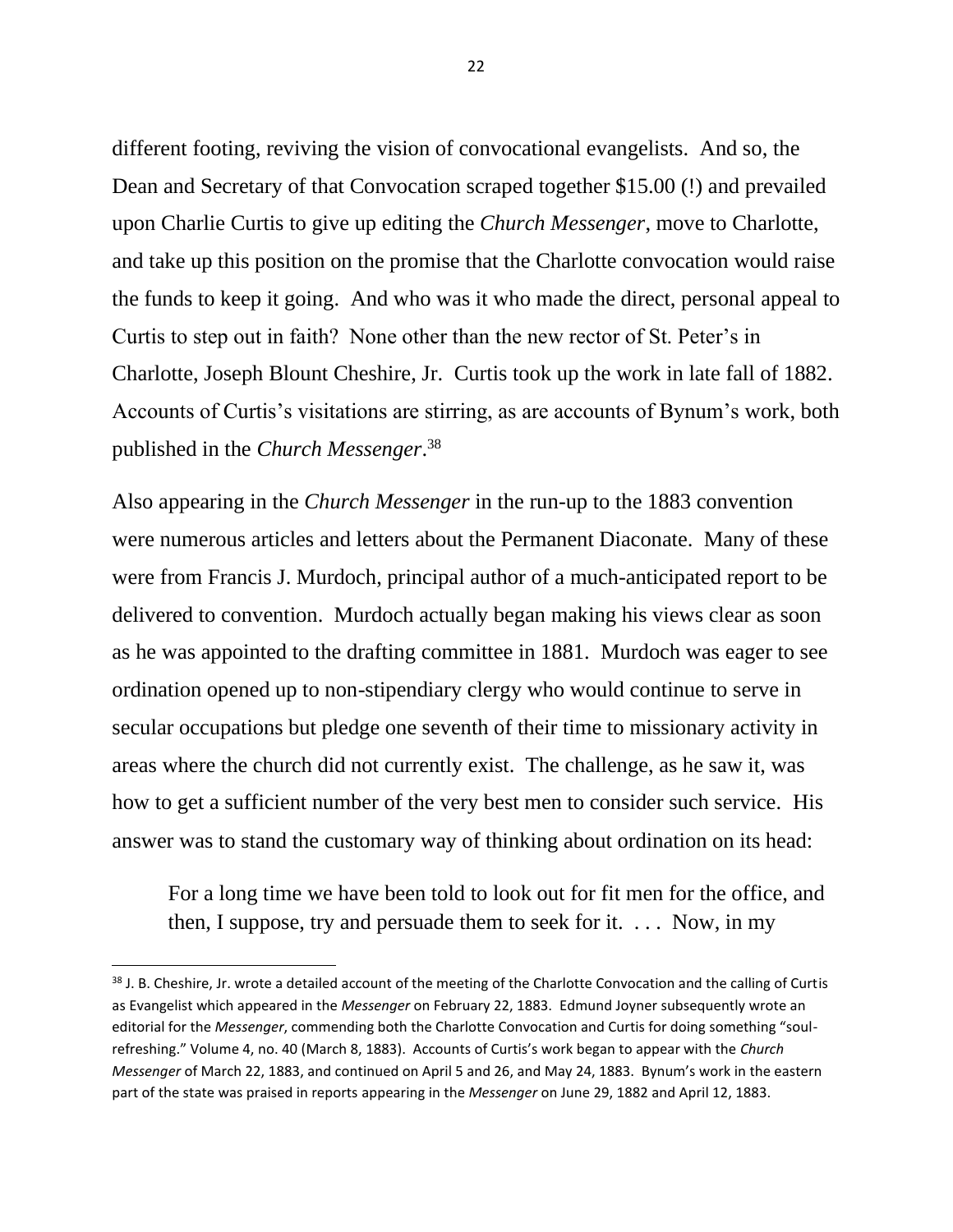opinion, this is nonsense. If, when the convention is assembled, it is agreed that the clergy and laity from each Convocation shall hand in, after prayer and consultation, the names of seven persons within the bounds of that Convocation who are the best men to put in the office, we would know in a few hours forty-two persons whom we would want for deacons. This being done, the next step is to call them to the diaconate and let them refuse the call if they dare, at the peril of their souls.

But according to the popular theology a call to the ministry is a secret transaction between God and the soul of the man called. Men that believe in the order of the Church should know better. . . . I should think that if a diocesan Convention can call a man to the Episcopate, it might call one to be a deacon. Now the truth of the matter is that the call to the ministry comes from the authorities of the Church . . . . If a bishop shall use his undoubted authority to call thirty or forty of the best men in his diocese to the diaconate (his sacred council of presbyters, deacons, and brethren approving) there will be more that will find themselves inwardly moved by the Holy Spirit to accept that outward call than there will be that will dare to make 'the great refusal.'... [T] hus the permanent diaconate should be restored.<sup>39</sup>

Charles Curtis, as Editor of the *Messenger*, also weighed in on the matter. For him, the restoration of the Permanent Diaconate was a way for the Episcopal Church to do something analogous to the Methodist provisions for local preachers and the Campbellite understanding that all church members are called to be preachers and missionaries. But he feared that "in our hide-bound conservatism" we will be afraid to put it into effect. Indeed, this was a repeated refrain in the *Messenger*. Here's Curtis again on the subject of adaptation: "the time is past for letting a stiff hide-bound conservatism of an old-fashioned 'High Church' Protestant Episcopal uniformity to make the Church hold aloof from the use of methods (properly weeded out) that have been found in some respects helpful

<sup>39</sup>*Church Messenger* 3, no. 3 (June 2, 1881).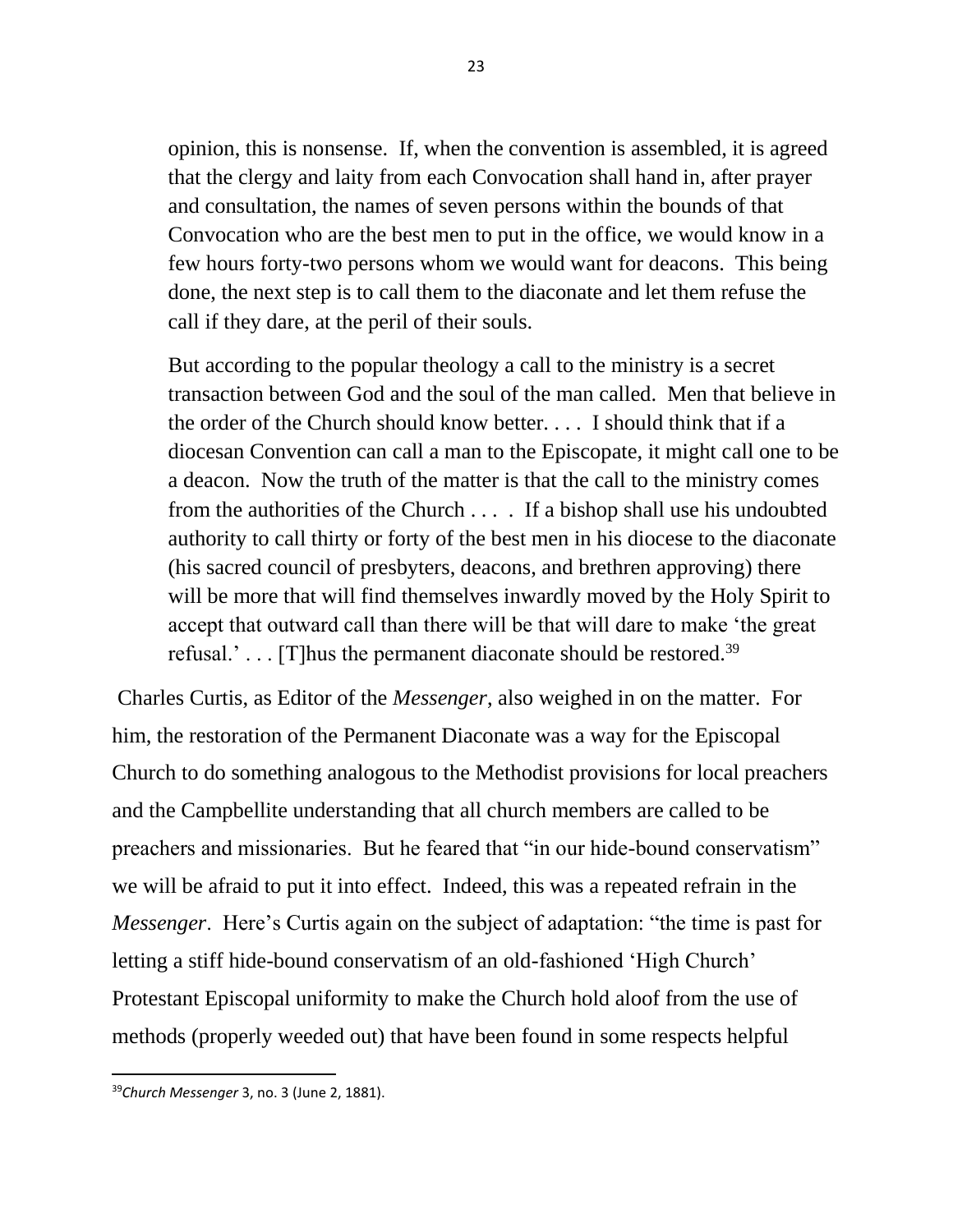among the protestant bodies among us. The time is past for keeping so slavishly to a rigid cast-iron mould of respectability and custom and system as to neglect the ministering agencies for the poor and the degraded  $\dots$ ."<sup>40</sup>

With all this passion flowing through diocesan veins, the 1883 convention was destined to be memorable and momentous. The delegates proceeded with the division of the diocese over the Bishop's dispassionate dissent, albeit not his veto. The delegates also received and endorsed a bold report on the Permanent Diaconate from Francis J. Murdoch, which not only called for a deacon in every congregation, but retained the provision that the Bishop issue direct, personal calls to "the best men in the diocese." Last but not least, the convention received a detailed, six-page report from Bynum on his work as Diocesan Evangelist.<sup>41</sup>

But however much delegates appreciated Bynum's work, the inevitable elimination of his position proceeded. Curtis remained evangelist for the Charlotte Convocation until December, 1883, when he received a call to a church in Maryland. Taking his place as Charlotte Convocation Evangelist was none other than W. S. Bynum.

But the handwriting was on the wall. Bynum was now 35, with a wife and seven children (an eighth would be born in 1887), and his days as an itinerant minister were numbered. Bishop Lyman again praised Bynum's gifts as an evangelist in his

<sup>40</sup> For editorial supporting the Permanent Diaconate , see *Church Messenger* v. 2, no. 50 (May 5, 1881). For editorial on 'Adaptation' see *Church Messenger* 4, no. 10 (July 27, 1882).

<sup>41</sup> The vote on the issue of Division of the Diocese is recorded in *NCDJ 67th (1883):* 26ff. Cheshire, Curtis and Murdoch all voted in favor; Bynum either abstained or was absent when the vote was taken. The Bishop's statement opposing division—but not to the point of veto—appears on pages 74-76. For the report on the Permanent Diaconate, see pages 15-17; for the report of the Evangelist, see pages 151-157. Bynum's report is immediately followed by Curtis's report as Evangelist for the Charlotte Convocation.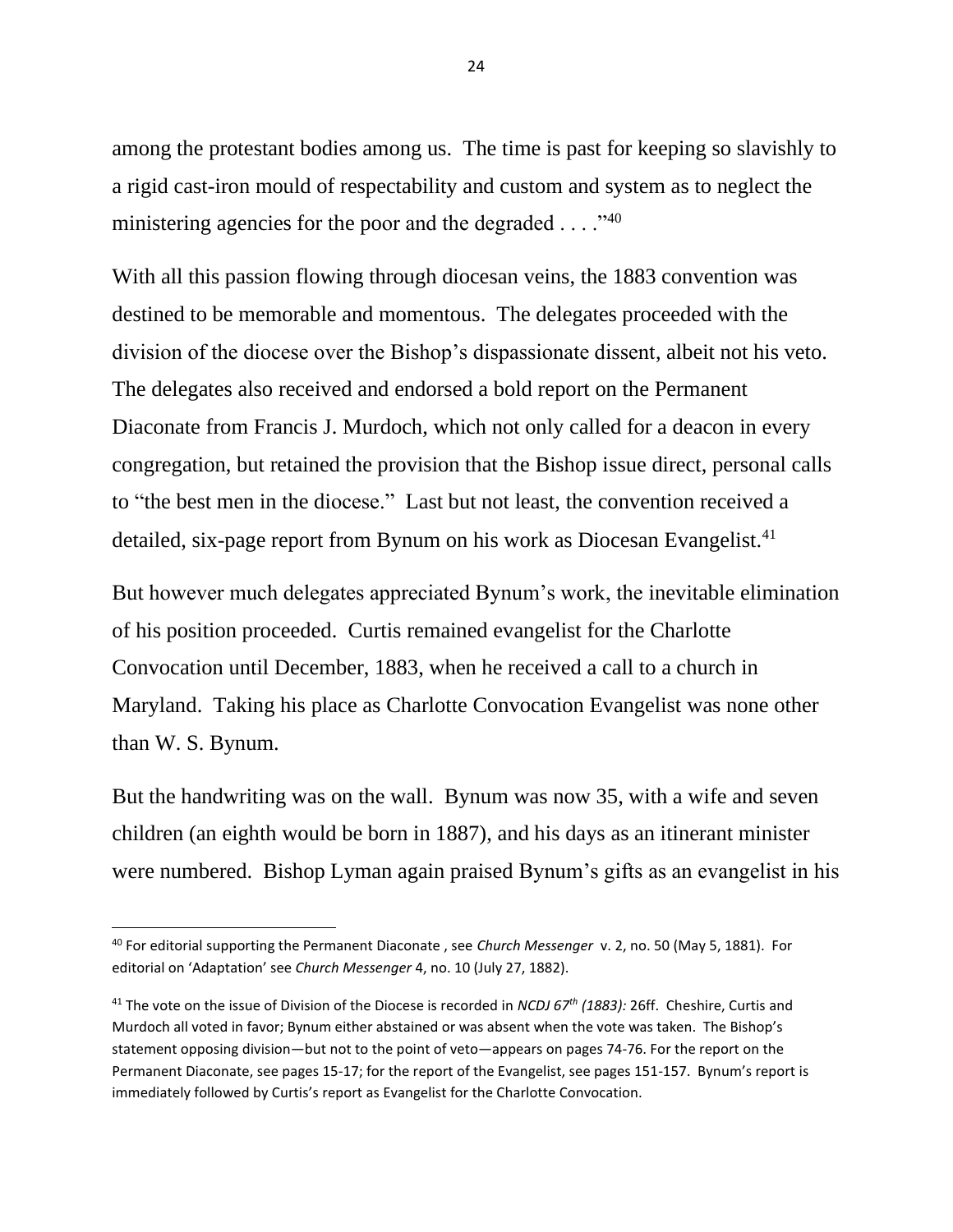1884 convention address but noted that Bynum's 'domestic duties' had precluded much of his work.<sup>42</sup> Not surprisingly, when Bynum subsequently received a call to Calvary parish in Henderson County, he accepted, and was listed as Calvary's rector in the 1885 Journal of Convention. 43

## **Conclusion**

Looking back on Bynum's early ministry, one can't fault him for creativity, commitment, and vision. His work in Greensboro in the mid-1870s put that young congregation on a stable footing and led to forming congregations and building churches in Winston and Burlington. After his tenure in what is now called the Northwest Region, Bynum's early mission work in Germanton, Reidsville, and High Point would continue, ultimately leading to the building of churches and the creation of congregations in all these places. He successfully launched a new diocesan newspaper and was wise enough (and perhaps fortunate enough) to hand over the reins to his brother-in-law before it failed.

Bynum, along with his cohort of "evangelical brothers," was committed to extending the reach of the church into new mission territory. Moreover, he was committed to an inclusive vision of a church for all races and classes, making St. Paul's Winston-Salem the first church in this State (and perhaps in the Episcopal Church) to integrate its convention delegation.

<sup>42</sup> NCDJ 1884 p. 66.

<sup>43</sup> *NCDJ* 69th (1885): 6; the same Journal also lists J. B. Cheshire, Jr. as Associate Editor of the *Church Messenger,*  making him the third member of the Hillsborough clergy cohort to do so.